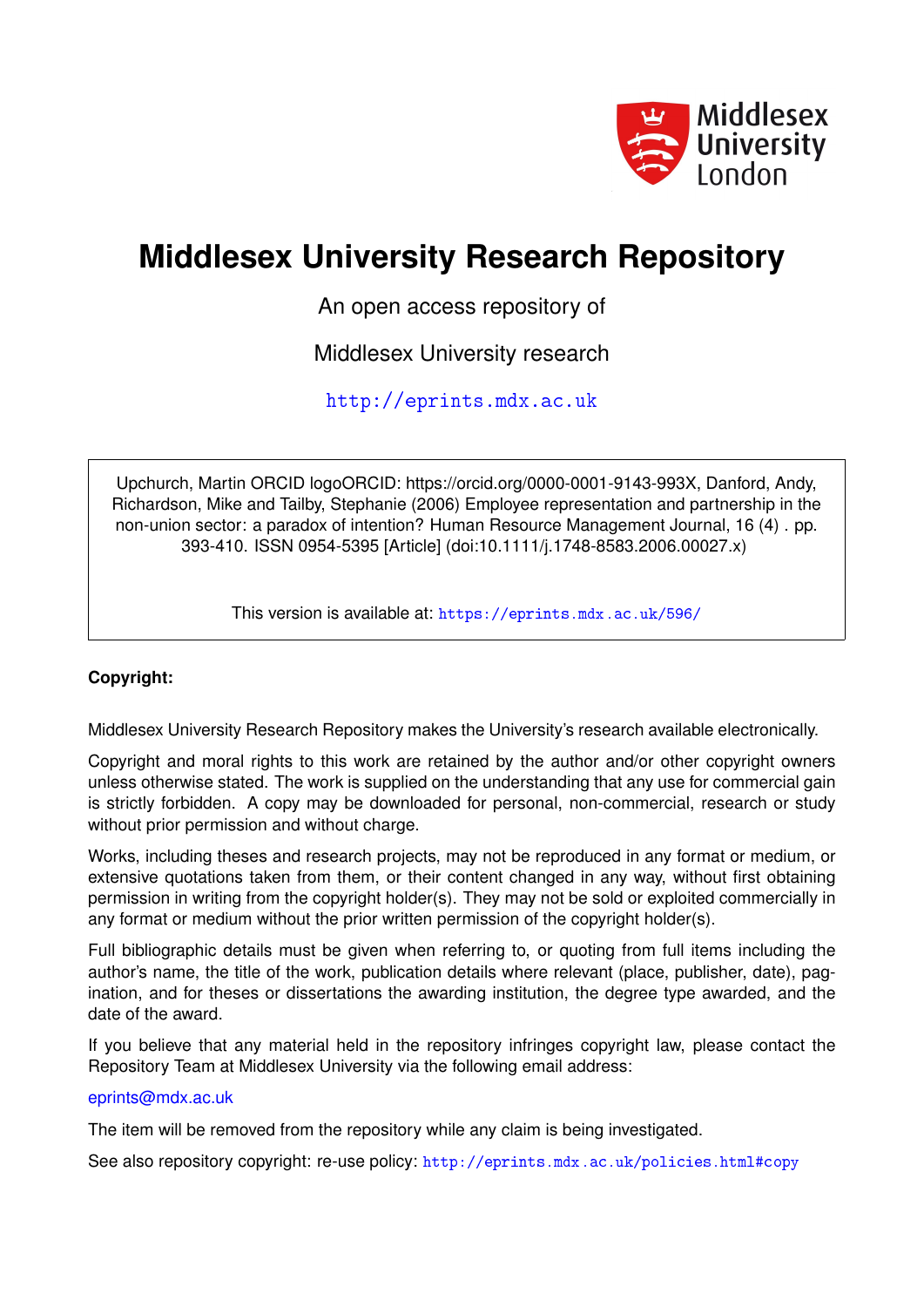# **Employee representation and partnership in the non-union sector: a paradox of intention?**

**Martin Upchurch**, Middlesex University **Mike Richardson**, **Stephanie Tailby**, **Andy Danford**, University of the West of England **Paul Stewart**, Stirling University Human Resource Management Journal, Vol 16, no 4, 2006, pages 393–410

*Non-union forms of employee representation have become increasingly prominent in UK workplaces in the last 15 years. In addition, partnership working has been encouraged by New Labour, the Chartered Institute of Personnel and Development, the Confederation of British Industry and the TUC as a route to higher commitment and higher individual and organisational performance. These trends have been further encouraged by recent European Union legislation. This article seeks to examine the implied linkages between non-union employee representative mechanisms and partnership working and their influence on the effectiveness of employee voice as a conduit of high performance. The article is based on a case study organisation from within the UK finance sector, and data are drawn from semistructured interviews with managers and staff and a survey of employee attitudes. The article concludes that employers' attempts to utilise a non-union partnership framework for organisational gain are severely constrained by structural limitations on effective employee voice.*

**Contact:** Professor Martin Upchurch, Middlesex University Business School, The Burroughs, London, NW4 4BT, UK. Email: m[.upchurch@mdx.ac.uk](mailto:upchurch@mdx.ac.uk)

**T**he 1998 Workplace Employment Relations Survey (WERS) recorded a growth of non-union forms of joint consultation between employers and employee representatives in recent years, together with a more pronounced growth of direct forms of employee participation. WERS records that the proportion of workplaces with union-only 'voice' fell from 24 to 9 per cent between 1984 and 1998, those with a mixture of union and non-union voice fell from 42 to 33 per cent, those with a non-union only voice increased from 16 to 40 per cent and those with no voice remained steady, increasing from 16 to 17 per cent (Millward *et al.*, 2000: 122, table 4.13).1 Initial figures from WERS2004 suggest that 5 per cent of workplaces contain 'stand-alone non-union forms of employee representation' either alongside unions or, more likely, in workplaces where there is no union presence (Kersley *et al.*, 2005). When presented as a whole, these figures would suggest that UK industrial relations had moved over the last two decades from a predominantly traditional, union-based system of representation to a multi-channel system of representation that includes a substantial section of non-union representation (Gospel and Willman, 2003; Ackers *et al.*, 2005). This emerging picture of multi-channel representation raises crucial concerns and questions. First, there is clearly a 'representation gap' among UK

HUMAN RESOURCE MANAGEMENT JOURNAL, VOL 16 NO 4, 2006 393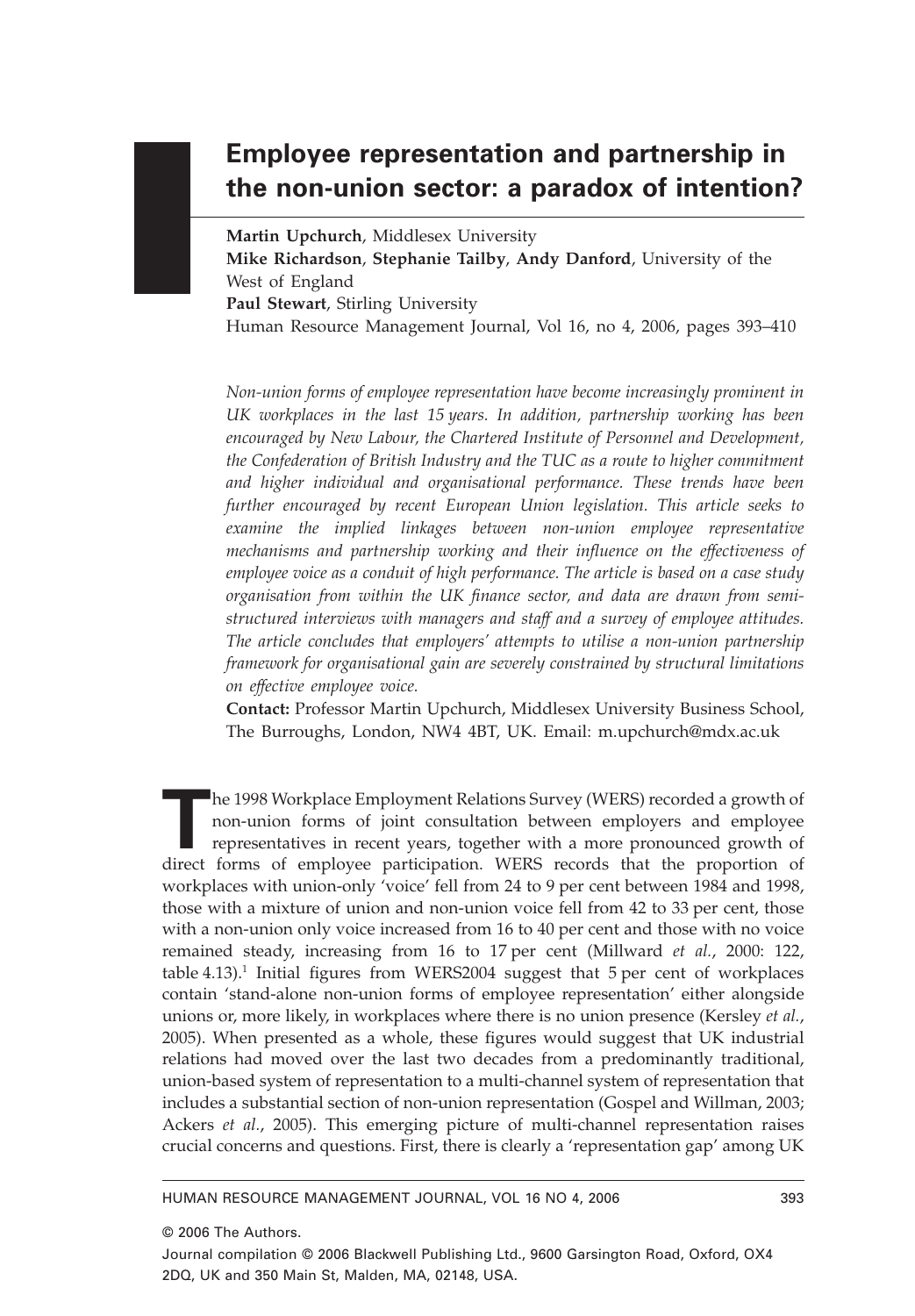workers, especially in the private sector. This may be worrying not only for trade unions but also for proponents of the thesis that an effective employee voice aids organisational efficiency and productivity. This latter contention is shared by the UK government, which has promoted models of the 'High-Performance Workplace' based on effective employee voice and partnership working (Department of Trade and Industry (DTI), 2002). The Information and Consultation of Employees Regulations, implemented in the UK in April 2005, reinforces this approach and contextualises the move towards a more supportive institutional environment for employee representation, including notions of enhanced economic and industrial 'citizenship' (Kristensen, 2001; Martin, 2003). However, UK government statements on both partnership and employee voice as well as on reports from other interested agencies such as the Chartered Institute of Personnel and Development (CIPD, 2001) fall conspicuously short of translating the desire for employee representation into trade union representation and collective bargaining. What is proposed instead is a range of employee representation models, including both union and non-union representations as well as forms of direct representation associated with soft HRM techniques. The omission of the *social* aspects of partnership in terms of an institutional framework supportive of unions is a confirmation of the UK's commitment to modified neo-liberal economic agendas, as evidenced by the government's hostility to the European Union's (EU) Charter for Fundamental Rights (Watt and Black, 2004). It may also reflect the different tradition of UK industrial relations when compared with the core countries central to the European Social Model (Hyman, 2005).

This commitment of government and employers to the multi-channel model poses important questions that need testing by case study evidence. There has been an emerging body of literature examining non-union workplaces, usually from within perspectives that focus on particular aspects of managerial strategy (see Dundon and Rollinson, 2004 for a review). Most studies have presented models describing strategies for union avoidance and the maintenance of managerial authority (Roy, 1980; Guest and Hoque, 1994; McLoughlin and Gourlay, 1994) while others have focused on product markets as contextual driving factors (Rubery 1988; Kochan *et al.*, 1986). However, given the new institutional environment, it is now of increasing interest to examine the voice effectiveness of *non-union forms of employee representation* (NER) rather than that of non-unionism *per se*, particularly in cases where there is an expressed management preference for a partnership route to organisational effectiveness and efficiency. As Gollan (2005) notes, debates in this field of inquiry focus on the ability of NER to match or exceed the effectiveness of trade unions as conduits of employee voice and interest. Is it the case that employees might work successfully within consultative-based mechanisms to further their interest (Bryson, 2000), or is NER a cosmetic process of employee representation that is likely to be dominated by management sympathisers (Kelly, 1996; Terry, 1999, 2003; Wills, 2000)?

In this article, we explore such a case study from the UK finance sector where a Partners' Council (PC) has been established on a non-union basis. We ask two major questions. The first focuses on management motives and objectives in creating and supporting such an employee relations structure. Second, we explore the effectiveness of the particular structure for expressing employee voice. We also make some comments on the implications of changing UK legislation for this and similar non-union forms of employee representation. Our research included over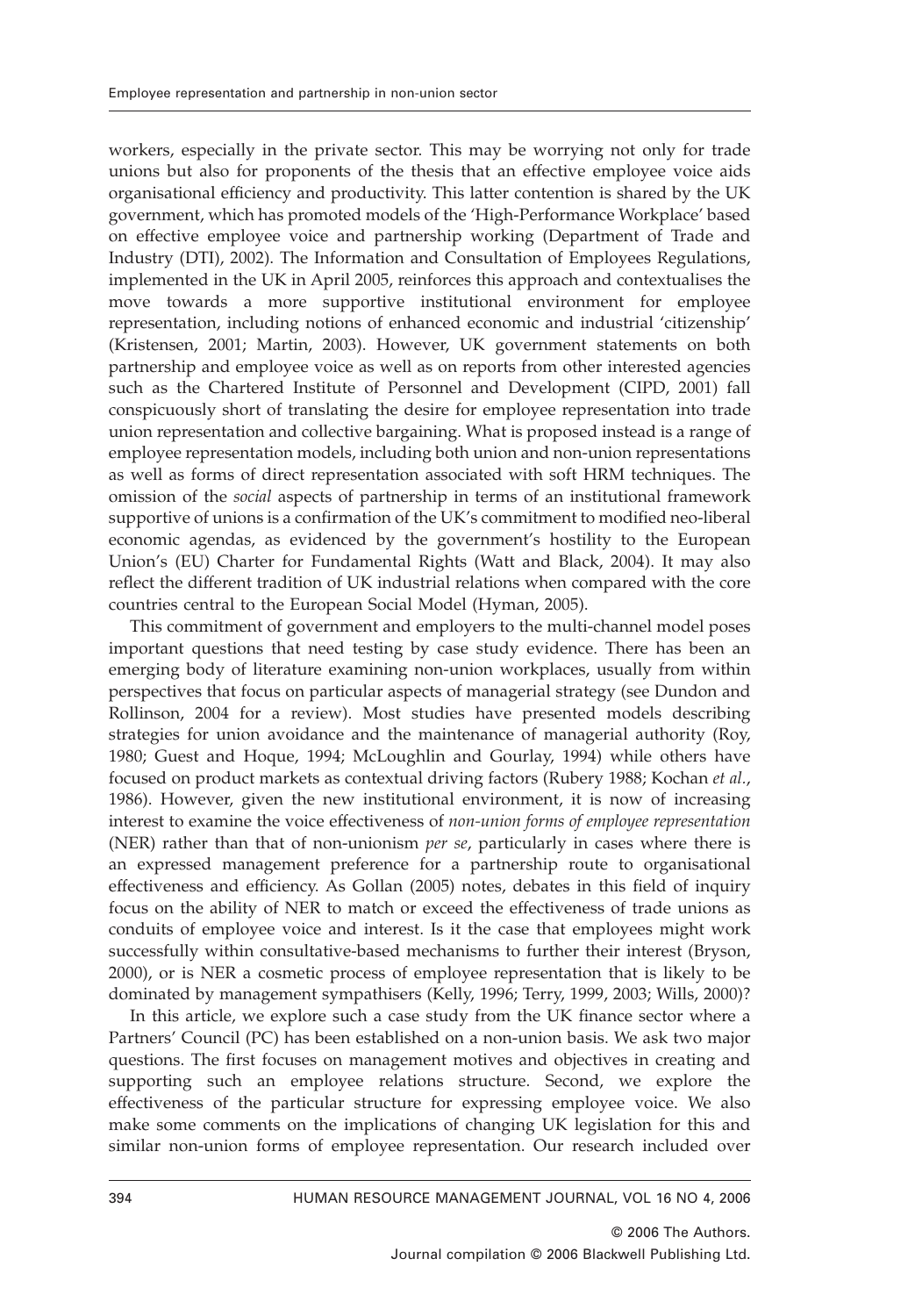40 interviews of employees at FinanceCo during 2003, ranging from managers, specialists and administrative/secretarial staff and 128 email-based survey returns from a sample of 400 employees across all occupations. The selected sample reflects the occupational and divisional spread of staff in the organisation. FinanceCo is a UK-based building society that recently became part of a British Isles-based banking and financial services group. The building society has never recognised trade unions, and historically, any collective employee voice was channelled through a dependent staff association. In recent years, FinanceCo established a PC of non-union employee representatives, which was then revamped and consolidated after a failed attempt was made by the banking and finance union (UNIFI) to establish a union recognition agreement. The research is part of a wider examination of case studies into the 'Patterns and Prospects for Partnership at Work in the UK' funded by the Economic and Social Research Courcil (ESRC) Future of Work Programme.<sup>2</sup>

#### **EMPLOYEE RELATIONS IN THE FINANCE SECTOR**

Finance and related businesses in the UK now represent about 19 per cent of all UK employment<sup>3</sup> and have had a long tradition of non-union staff representation or representation by dependent staff associations. This is in addition to sections of trade union representation. Within the sector as a whole (financial intermediation), the 2003 Labour Force Survey recorded union density at 25.9 per cent, with 51 per cent of all employees working in a workplace where trade union members are present.<sup>4</sup> Industrial relations practices have historically been extremely diverse. In the past, divisions between the three sub-sectors (banking, insurance and building societies) in the UK were fairly well established, but since the 1980s, boundaries within the sector have become blurred as they have undergone the 'financial services revolution' (Moran, 1991). The sector has been especially affected by mergers, acquisitions and takeovers alongside deregulation and then re-regulation of financial markets and demutualisation within the sector. This process has been a response to increased competition as organisations seek to develop economies of scale and secure an increased market share (Hasluck, 1999).

Challenges to the staff association dominance began to emerge in the 1970s, especially in retail banks whereby the Bank, Insurance and Finance Union (BIFU) absorbed some of the staff associations. The independent unions representing the sector (predominantly Amicus – through its old Manufacturing, Science and Finance Union (MSF) section – and UNIFI) have traditionally recorded low levels of militancy. This has been explained in the past, with a particular reference to banking as a reflection of the conservative organisational culture of the industry, setting banks apart from the 'more vulgar occupations of industry and commerce' (Nevin and Davis, 1979). In the 1990s, Gall (1999) recorded a change in bank workers' attitudes towards a more collective and pro-union orientation driven by work intensification and regimentation, which may be a precursor of similar developments in the rest of the finance sector. Employer strategy, in response, includes the development of partnership arrangements, with 14 signed in the sector between 1997 and 2000 (Gall, 2000).

Alongside capital, concentration and restructuring major changes to the organisation of work have taken place as employers have sought to become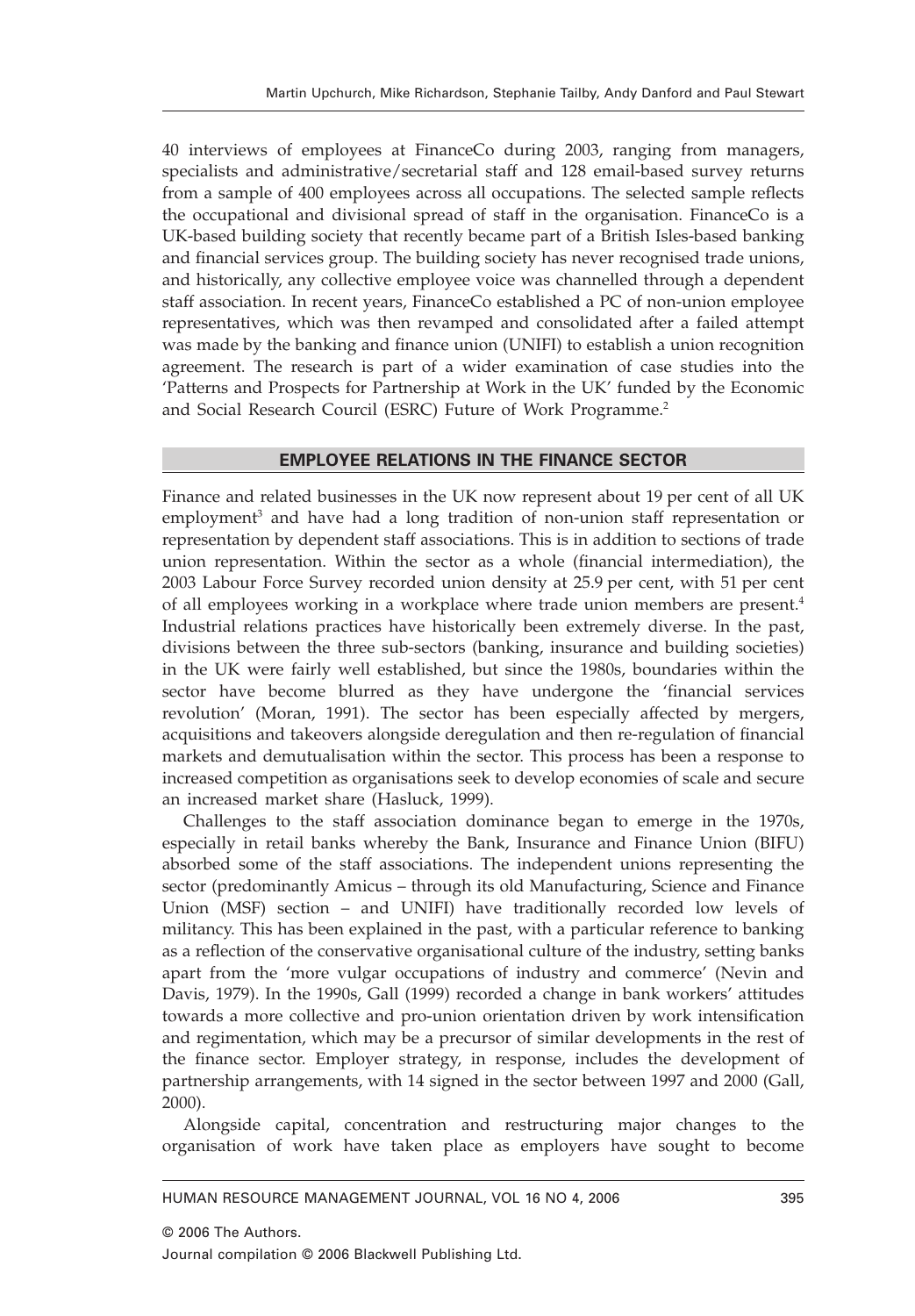cost-efficient in a competitive product market (Danford *et al.*, 2003: 97–121). De/reregulation and demutualisation are reasons for the emergence of a new management 'model' whereby the old model based on paternalism, conservatism and bureaucracy has given way to a model of sales and performance orientation and technocracy (Cressey and Scott, 1992). Evidence from the banking sector (Storey *et al.*, 1997) and from insurance (Danford *et al.*, 2003: 97–121) suggests that this new model has not always been successfully translated into the creation and consolidation of softer HRM techniques based on employee involvement and participation. This is partly because of a continuation of the old management culture and partly because of staff reductions and low trust of management motives fed by job insecurity. Delayering of management jobs has been accompanied with the break up of the whole business into separately accountable business divisions. New forms of pay are prevalent in the sector, based on individual performance and sometimes linked with job evaluation to accommodate shifting skills in relation to new technology.

#### **FINANCECO'S EMPLOYEE RELATIONS STRATEGY**

No trade unions have ever been recognised at FinanceCo, but a Staff Association had been in existence prior to the establishment of PC. FinanceCo both before and after the takeover had restructured itself on the basis of business divisions, each with their own budget and targets, which were linked to a profit-sharing scheme (*Sharing in Success*). The PC was established in 1992 and then revamped in 2001. From this date, it comprised elected employee representatives from different sections with a full-time chair of the PC seconded to the post. All staff members are automatically members of the PC. In constructing the PC, the company decided to conduct a ballot asking the staff on the type of representation they would prefer, including the option of trade union recognition. The chair of the PC explains:

. . . there was a Staff Association, but what point there was, nobody could really see because it made absolutely no difference to the decisionmaking process at all. So they had a staff survey asking how would you like to be represented, would you like us to recognise a union, are you happy with what you've got, or would you like what you've got but with a bit more teeth? And that's what the majority of staff voted for....

Since then, the PC has continued to operate in the building society section of the overall banking group, with a central PC supplemented by smaller PCs based in each business division. Following an attempt by UNIFI to recruit members and to seek a recognition agreement at the organisation in 2001, the PC was consolidated, and new efforts were made by the HR Department to strengthen representation. Within the framework of Marchington's (1994) 'models of employee consultation', the PC would thus fall within the non-union model category designed by management with the primary intention of keeping out a union presence and of acting as a 'safety valve' for employee opinion. One member of senior management admitted this in stark terms when asked the reason for the PC: 'Being fairly cynical I would say it is fear of trade unions, would be my first reaction'. The PC was enhanced to give staff members a greater say 'in influencing important issues such as HR policies, business changes, fairness in reward and staff satisfaction' (Internal FinanceCo document).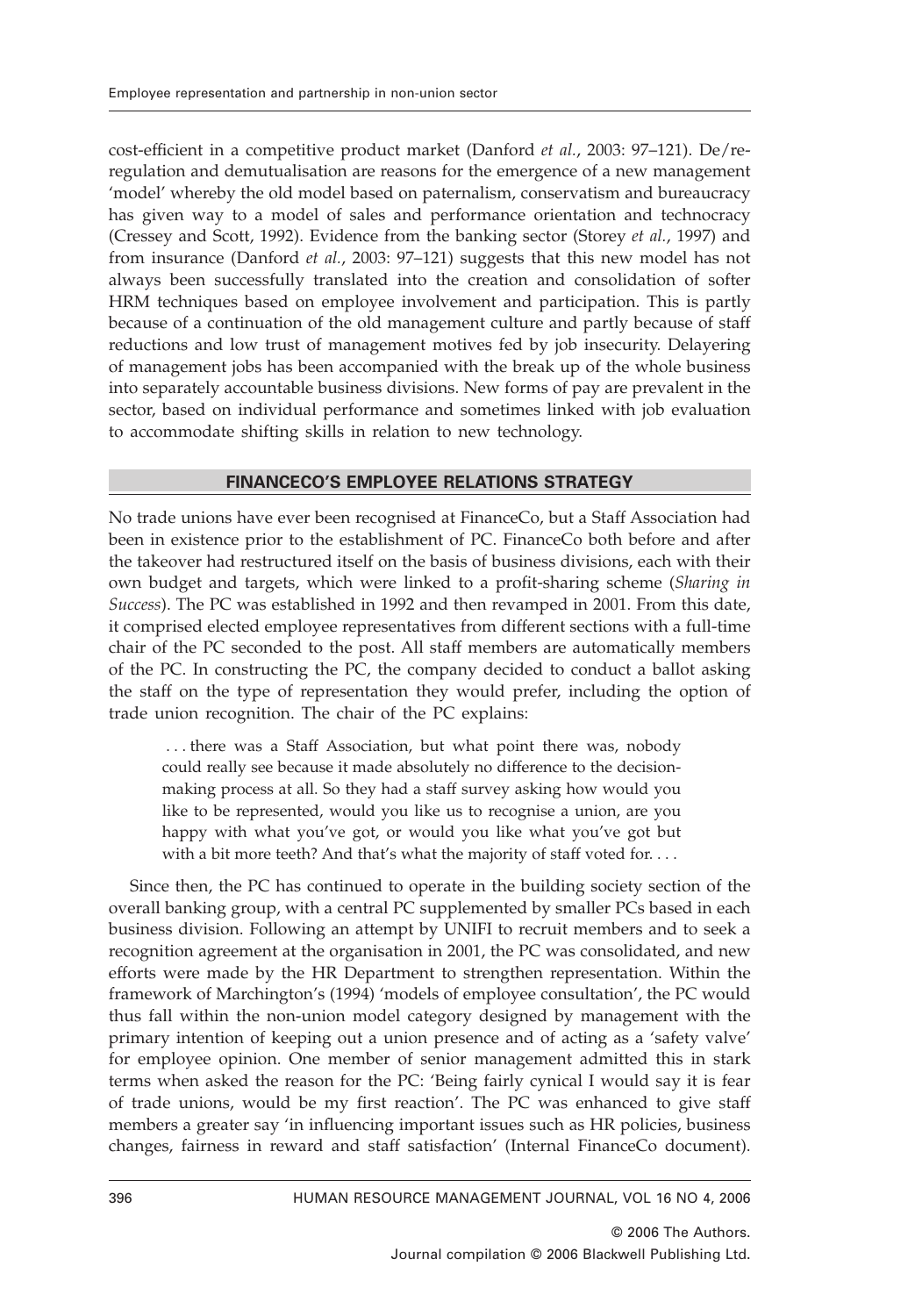Other reasons for this strengthening of employee representation are twofold. First, the improvement was necessary to comply with existing legal obligations to consult with employees, especially in the light of the incoming Information and Consultation Regulations. Second, while UNIFI had dropped its campaign to seek recognition, the threat of union incursion remained. In the rest of the Bank Group, including its own UK operations outside FinanceCo, unions are recognised. Senior managers at FinanceCo have been faced with the strategic decision of whether or not to 'fall in line' with the rest of the Group and concede union involvement, or to continue to pursue the non-union PC approach. To date, senior management have chosen the latter course. This may reflect a degree of employee relations 'path dependency' whereby any option to change from non-union to union environment would involve considerable transaction costs (Willman *et al.*, 2003). However, as Willman *et al.* (2003: 6) also suggest, the contextual algebra of employer opposition to unionism, potential union incursion and employee desire for voice makes such employee relations' regime potentially unstable. Too little independence for the PC may re-invoke union insurgence; too much may create the conditions for the absorption of the PC by union merger.

One senior manager, for example, recognised the competing pressures:

We have one full-time representative now who runs the Partners' Council who is paid, but one for an organisation of however many thousand people. Is that really a serious commitment? I think there's a lot more we could do to make that a far more effective way otherwise if culturally we've said we don't want to be unionised, we are in fact just really keeping the door open for a hostile unionisation to happen because if people aren't satisfied with the representation they're getting, they will eventually go and seek it somewhere else.

In terms of process, the PC also clearly plays the role of the transmission belt of management decisions and thinking, reinforcing the 'non-union' aspects of Marchington's (1994) model. The dilemmas involved in managing such a process were recognised by managers, one of whom referred to the PC as both 'immature' and 'paternalistic' in its form and content while criticising senior management for not having 'an awareness of how beneficial it (the PC) can be to create a positive environment'. The immaturity was caused by the relative lack of awareness and training of the intricacies of the employment relationship of the PC representatives, while the authoritarian paternalism is built into the structure of the PC itself. This is evidenced by the method of election of the PC chair, who was selected by the senior HR Director as one of two official candidates for election from a wider field of employee nominees previously vetted by the HR Department. The chair was then given a responsibility payment for an indeterminable period of tenure as well as an office next door to the HR director. The dependent nature of the PC is further evidenced by the lack of formal joint codification of decisions. Although all meetings are chaired by an elected chairperson, minutes are recorded by the personal assistant to a senior manager (often the director of finance) without recourse to amendment by the PC representatives. Crucially, there are no negotiations over pay, which instead is determined centrally and unilaterally by the HR. This sense of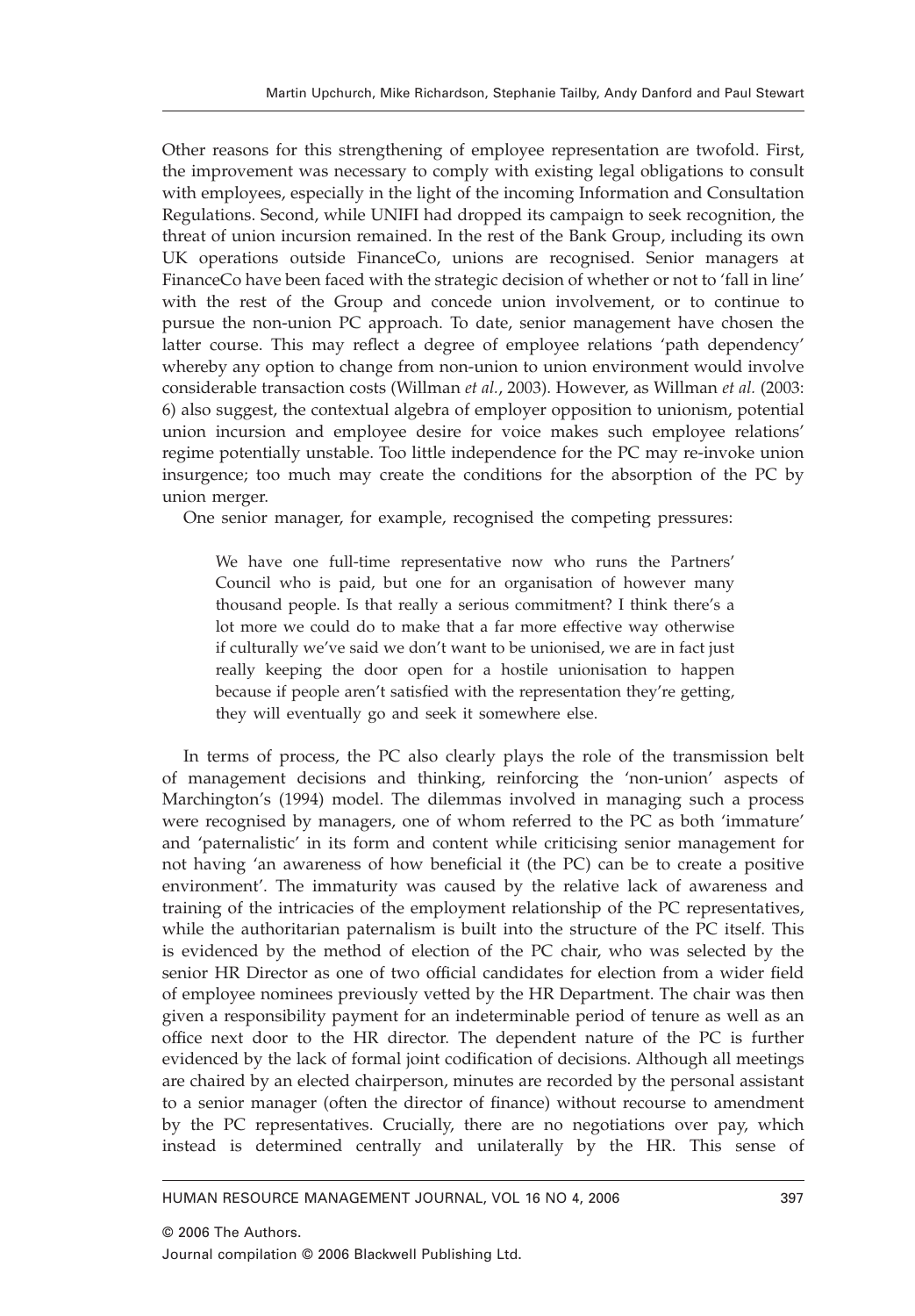powerlessness is best summarised by a PC representative commenting on the internal workings of the PC:

I don't actually think we carry as much weight as we'd like, really.... There've been instances where we've been consulted about a particular policy that's going to be changed, put forward all of our feedback and then next month the policy has actually been finalised without us actually having been consulted . . . the minutes that we have taken each meeting are prepared and typed up by senior management who are distinct from Partners' Council, so when it gets actually written up the essence of what was talked about isn't relayed.

Commentators on non-union representation have drawn attention to the ability to negotiate and bargain as a real test of employee representativeness (Terry, 1999, 2003; Gollan, 2000; Lloyd, 2001). At FinanceCo, the opportunity to negotiate was limited with most meetings centred on management presentations of key business decisions followed by a discussion of the implications of these decisions. This was true of distributive issues such as pay where management prerogative was upheld by delivering results of the pay round on an informative rather than a consultative basis. This is not to say that there was no disagreement over the substantive issues but rather that there was little scope within the structure for review or for the overturning of management imperative.

#### **THE EFFECTIVENESS OF EMPLOYEE VOICE**

Employee voice can be measured by the *mechanisms* for expressing voice (both directly and indirectly) while the effectiveness of voice can be measured by a qualitative analysis of *processes* and a quantitative analysis of *outcomes*. Debates on employee voice have focused on the work of Freeman and Medoff (1984) and in particular on whether or not non-union forms of representation can be effective as a union representation in expressing voice. Freeman and Medoff (1984) argued that employee representation must be both collective and independent if it is to be effective and that trade union representation is the best alternative. However, in analysing the WERS1998 data, Bryson (2000) has suggested that the *degree* of representativeness and direct (individual) voice may be more important in producing effectiveness.

In order to disassemble these variables, we use employee involvement (EI) as a proxy for 'voice' (see Table 1) because it is a concrete expression and because employees' perception of the effectiveness of the EI mechanisms will determine their perception of voice effectiveness. We define effective voice as the employees' 'power to persuade' management in a particular or general course of action (Greenfield and Pleasure, 1993: 193). We can identify the degree to which management takes seriously (or not) this particular form of NER as a conduit of representation and hence confirm or deny their employee relations objectives. Proponents of the partnership approach argue that employees and their representatives should have a greater involvement in organisational decision making as a way of establishing trust and commitment. Decision making should be transparent in that management should share information about the business at an early stage and conduct a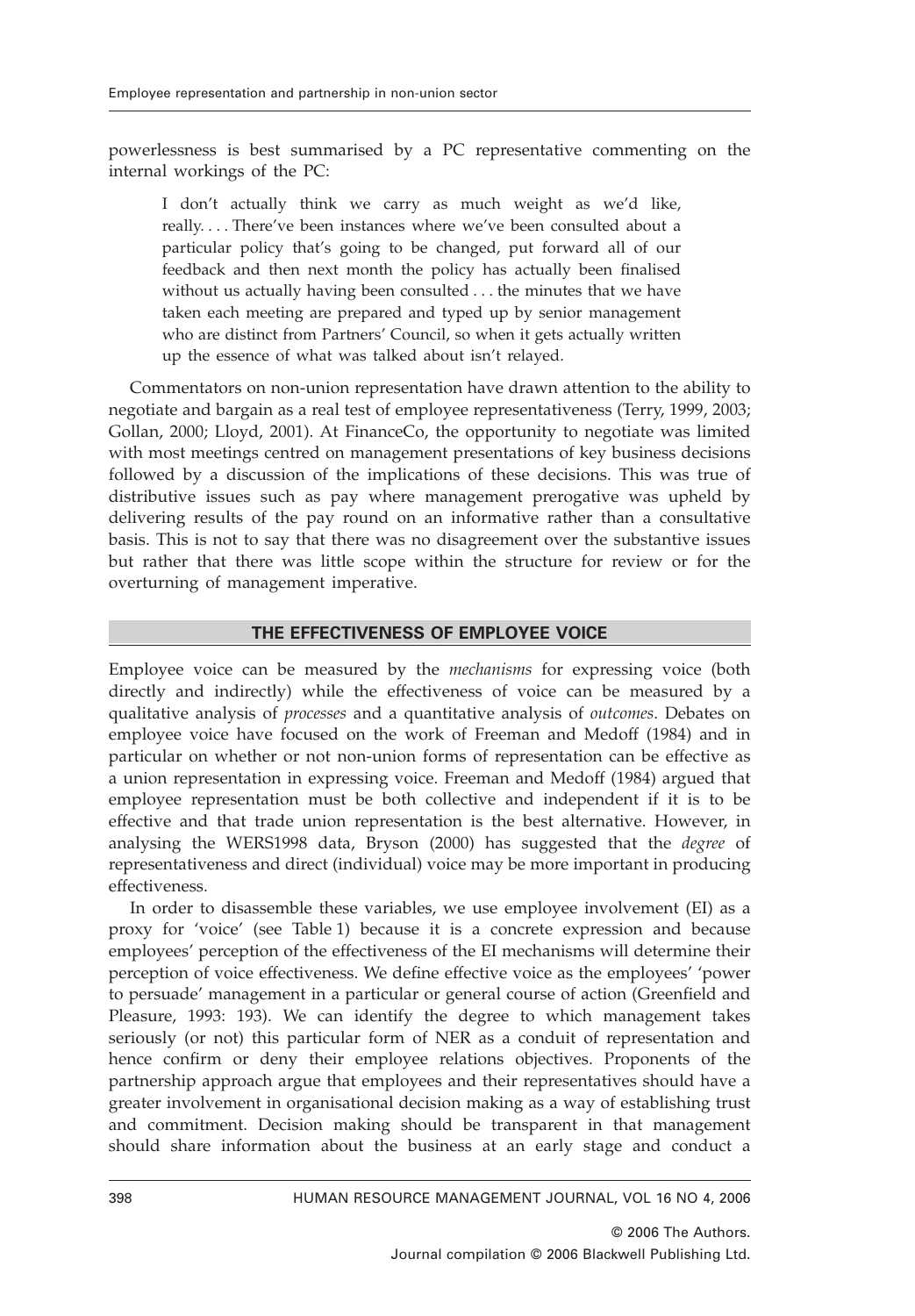| <b>Issue</b>                      | Mechanism                                                       | Process                                           |
|-----------------------------------|-----------------------------------------------------------------|---------------------------------------------------|
| Working arrangements              | Team working, team<br>briefing                                  | Individual, direct                                |
| Redundancy                        | PC briefing                                                     | Collective, Information/<br>consultation (formal) |
| Business plan                     | Team briefing, e-mail,<br>intranet, breakfast<br>meetings<br>РC | Individual and direct,<br>Consultative (weak)     |
| Car parking, office<br>relocation | PC.                                                             | Consultative (strong)/<br>negotiative             |
| Pay                               | PC.                                                             | Information                                       |
| Grievance, discipline             | Codified, line<br>management and/or<br>PC.                      | Choice of individual or<br>collective approach    |
| PC = Partners' Council.           |                                                                 |                                                   |

**TABLE 1** *Employee voice mechanism and process in FinanceCo*

meaningful consultation with their employees and their representatives (see Dietz *et al.*, 2005). However, there is a potential 'paradox of intention' apparent with regard to partnership in an NER context. If management wishes to use NER as a vehicle to suppress unions, then does this mean that the claimed benefits of partnership are unlikely to materialise simply because an effective representative voice is suppressed? As Hyman (2005: 259) puts it in his critique of Hirschman (1970), 'There is a familiar and chilling phrase: "I hear what you say". The corollary is: "I will take absolutely no notice". The issue is whether, and how, voice achieves a regulatory impact'.

First, it is clear from the survey results that there was a high awareness of the PC and of the PC representatives. All of our respondents had heard of the PC, and 97 per cent knew who their representative was. In addition, 82 per cent agreed that their PC representatives put forward employees' views. However, there was a drop in positive responses when asked the question of whether or not the PC was effective in representing employees' views, with a slight majority of 56 per cent agreeing. This discrepancy between the ability to represent and the effectiveness of representation is explained in two ways. First, there is a feeling that the PC is managementdominated in terms of agenda setting, and ordinary PC representatives' views on contentious issues are not taken seriously. Second, it is clear that the PC has been a useful forum for agreeing *integrative* concerns through consultation (which helps explain why a clear majority agreed that the PC was effective) but, as we explore later, the PC is considered as an ineffective forum for agreeing *distributive* issues through negotiation.

On the first point, we tested employees' evaluation of how good managers are at employee communications and involvement. The results are presented in Table 2. Employees were evenly divided in regard to their evaluation of how good their

HUMAN RESOURCE MANAGEMENT JOURNAL, VOL 16 NO 4, 2006 399

Journal compilation © 2006 Blackwell Publishing Ltd.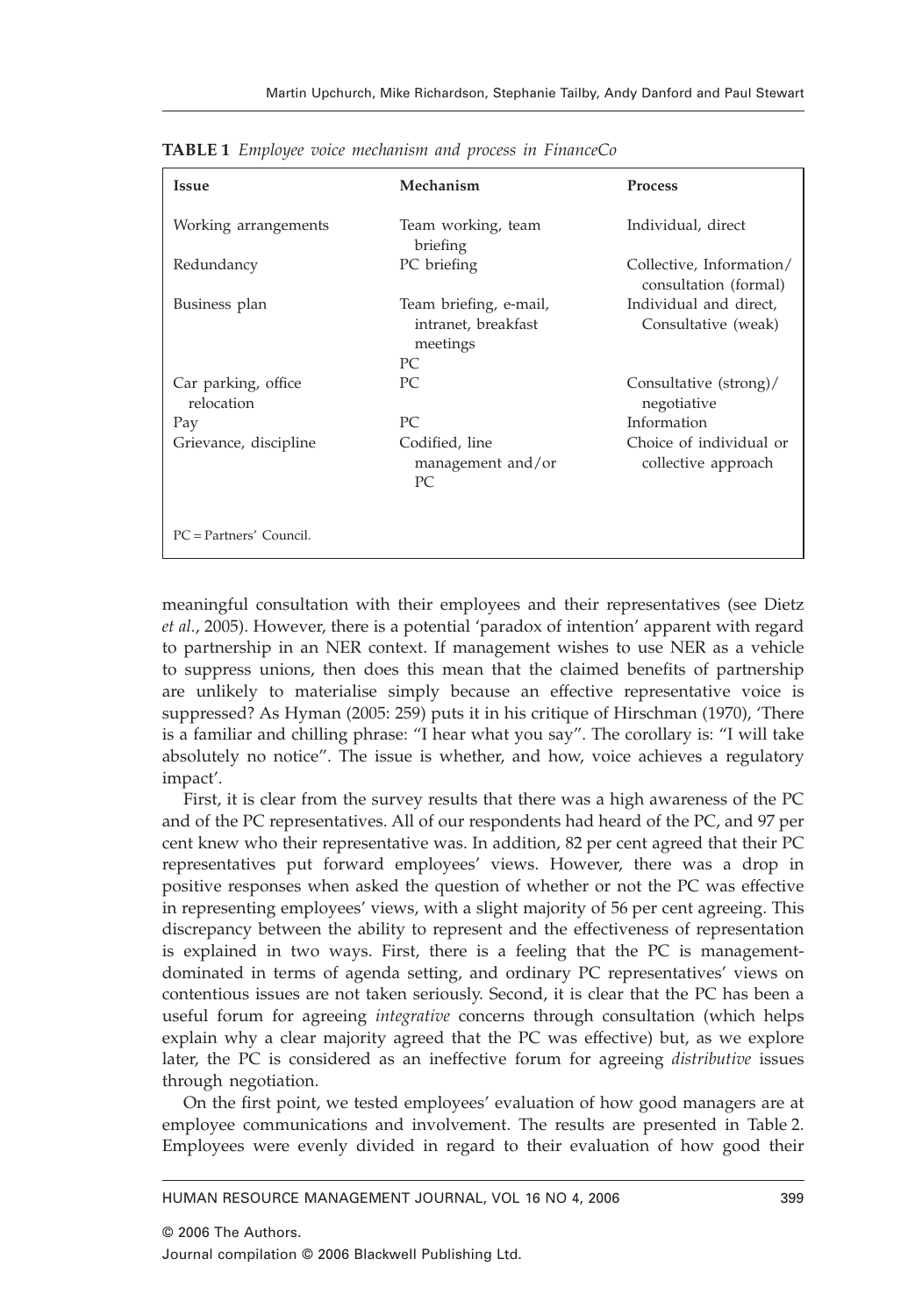| Occupational group                                                | <b>Very</b><br>good (%) | Good<br>(%) | Poor<br>(%) | <b>Very</b><br>poor $(\%)$ | Undecided<br>(%) |  |
|-------------------------------------------------------------------|-------------------------|-------------|-------------|----------------------------|------------------|--|
| Involving employees in decision making                            |                         |             |             |                            |                  |  |
| All respondents                                                   | 5                       | 38          | 40          | 6                          | 11               |  |
| Manager                                                           | $\Omega$                | 46          | 50          | $\Omega$                   | 4                |  |
| Professional specialist                                           | $\Omega$                | 35          | 41          | 3                          | 21               |  |
| Technical                                                         | $\Omega$                | 40          | 30          | 10                         | 20               |  |
| Administrators,<br>clerical, secretarial<br>and others            | 10                      | 35          | 37          | 8                          | 10               |  |
| Keeping everyone up-to-date about proposed changes at work        |                         |             |             |                            |                  |  |
| All respondents                                                   | 9                       | 49          | 30          | 6                          | 6                |  |
| Manager                                                           | $\theta$                | 54          | 29          | 8                          | 9                |  |
| Professional specialist                                           | 7                       | 62          | 21.         | 7                          | 3                |  |
| Technical                                                         | 10                      | 40          | 40          | $\Omega$                   | 10               |  |
| Administrators.                                                   | 13                      | 42          | 34          | 6                          | 5                |  |
| clerical, secretarial<br>and others                               |                         |             |             |                            |                  |  |
| Providing everyone with the chance to comment on proposed changes |                         |             |             |                            |                  |  |
| All respondents                                                   | 6                       | 52          | 28          | 7                          | 7                |  |
| Manager                                                           | $\Omega$                | 58          | 33          | 4                          | 5                |  |
| Professional specialist                                           | $\Omega$                | 69          | 14          | 10                         | 7                |  |
| Technical                                                         | 20                      | 60          | $\Omega$    | $\Omega$                   | 20               |  |
| Administrators,<br>clerical, secretarial<br>and others            | 10                      | 40          | 37          | 8                          | 5                |  |
| Responding to suggestions from employees                          |                         |             |             |                            |                  |  |
| All respondents                                                   | 3                       | 39          | 37          | 11                         | 10               |  |
| Manager                                                           | 4                       | 46          | 29          | 13                         | 8                |  |
| Professional specialist                                           | $\Omega$                | 41          | 35          | 10                         | 14               |  |
| Technical                                                         | 10                      | 40          | 20          | 10                         | 20               |  |
| Administrators.<br>clerical, secretarial<br>and others            | 3                       | 34          | 44          | 12                         | 7                |  |

**TABLE 2** *Employees' evaluation of how good managers are at employee communications and involvement, by occupational group, n* = *128*

managers were at involving them in decision making, with 43 per cent indicating a positive result and 46 per cent indicating a negative one. Some managers indicated that neither staff nor PCs should be involved in decision making. Rather, staff should be kept informed of decisions and of the way in which those decisions may have an impact on their jobs:

The Partners' Council representative's role is again support, ensuring people are communicated with in the right way, that we've followed, as a management team, due process.

The survey results also indicate that women (37 per cent) had a lower opinion of managers in this respect, with the majority of men (54 per cent) believing otherwise.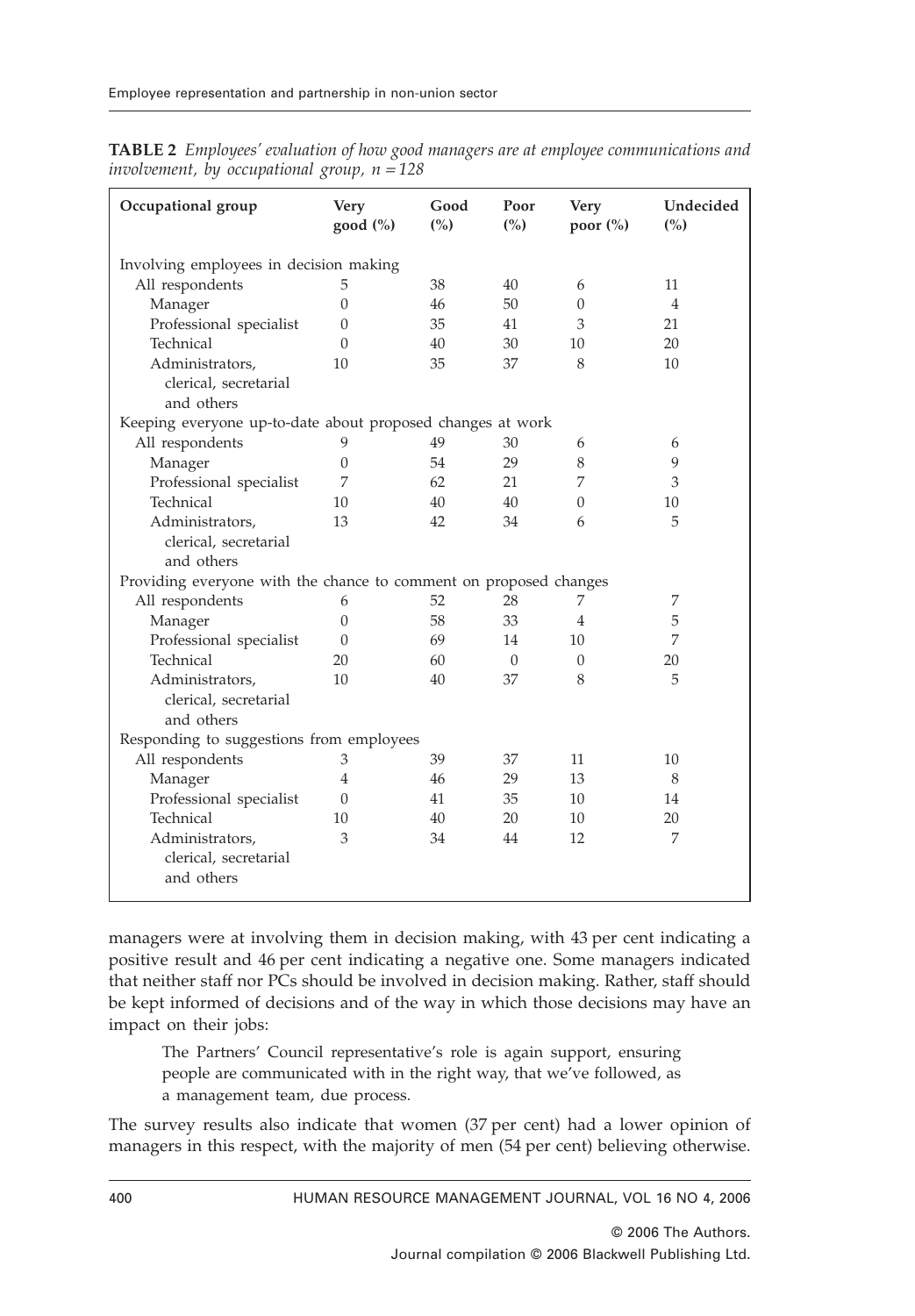Fifty-four per cent of managers (who comprised 19 per cent of the total sample) in our sample were women and 73 per cent of the lower-grade administrative staff (49 per cent of sample) were women. The lower score given by women may be explained by a concentration in lower grades. However, it is worth recording that in interviews, a number of women managers referred to the 'boys' club' nature of the organisation whereby women had difficulties in rising to the top jobs because of male networking (Upchurch *et al.*, 2003). The performance of management in keeping people up-to-date about proposed changes at work was regarded by the majority of employees as good or very good, with the professional and specialist staff returning the highest rating (69 per cent). Most areas thought that they were well informed in terms of operational issues but less so in regard to the wider picture. Changes have been conveyed to staff in a structured way, much of it on the Intranet or via email and team briefings. However, some staff commented on the quality of information. For example, one PC representative was critical of the efficacy of management communication on the then (2002) recently announced restructuring programme:

The information that was given isn't complete, the staff do not know whose departments they are going to be working in, they do not know who they work for, they don't know if they're going to have new terms and conditions of employment.

Overall, these results are a little different from those reported for all workplaces by WERS (Kersley *et al.*, 2005). However, in this example of NER, rather than putting an effective mechanism in place to encourage comment and reinforce a highcommitment practice, there was too great a reliance on managers' individual commitment to achieve this end. One PC representative argued that it was a question of leadership and the structure of staff meetings. Communication events such as breakfast meetings, when staff were likely to be on their best behaviour, were not conducive to airing controversial points of view. Her view was that 'enlightened HR practice' was preferable to dependence on 'enlightened' managers, with the implicit criticism that such enlightened practices were generally absent.

More importantly, managers' record of responding to employees' suggestions was considered by almost half of the staff as poor or very poor. Administrative, clerical and secretarial staff rated managers particularly poorly in this respect (56 per cent). Managers' rating of their own bosses barely reached a 50-per cent positive score. According to one PC representative, HR was aware of this problem: 'All the things that we said with the last restructuring... it's just been completely ignored, and I know HR said the same thing'. Others have commented that if managers are pushed hard enough then feedback is forthcoming even though 'you have to wait a while'. And one ex-PC representative reported that the company did respond well, citing feedback to comments on plans for a new building:

We were shown the plans, the ground plans and they said 'have a look at them'. Actually this was when I was on the Partners' Council. So it was given to the Partners' Council to look at but we did make a lot of suggestions and we said 'this isn't going to work', and they did change it which was good.

HUMAN RESOURCE MANAGEMENT JOURNAL, VOL 16 NO 4, 2006 401

© 2006 The Authors.

Journal compilation © 2006 Blackwell Publishing Ltd.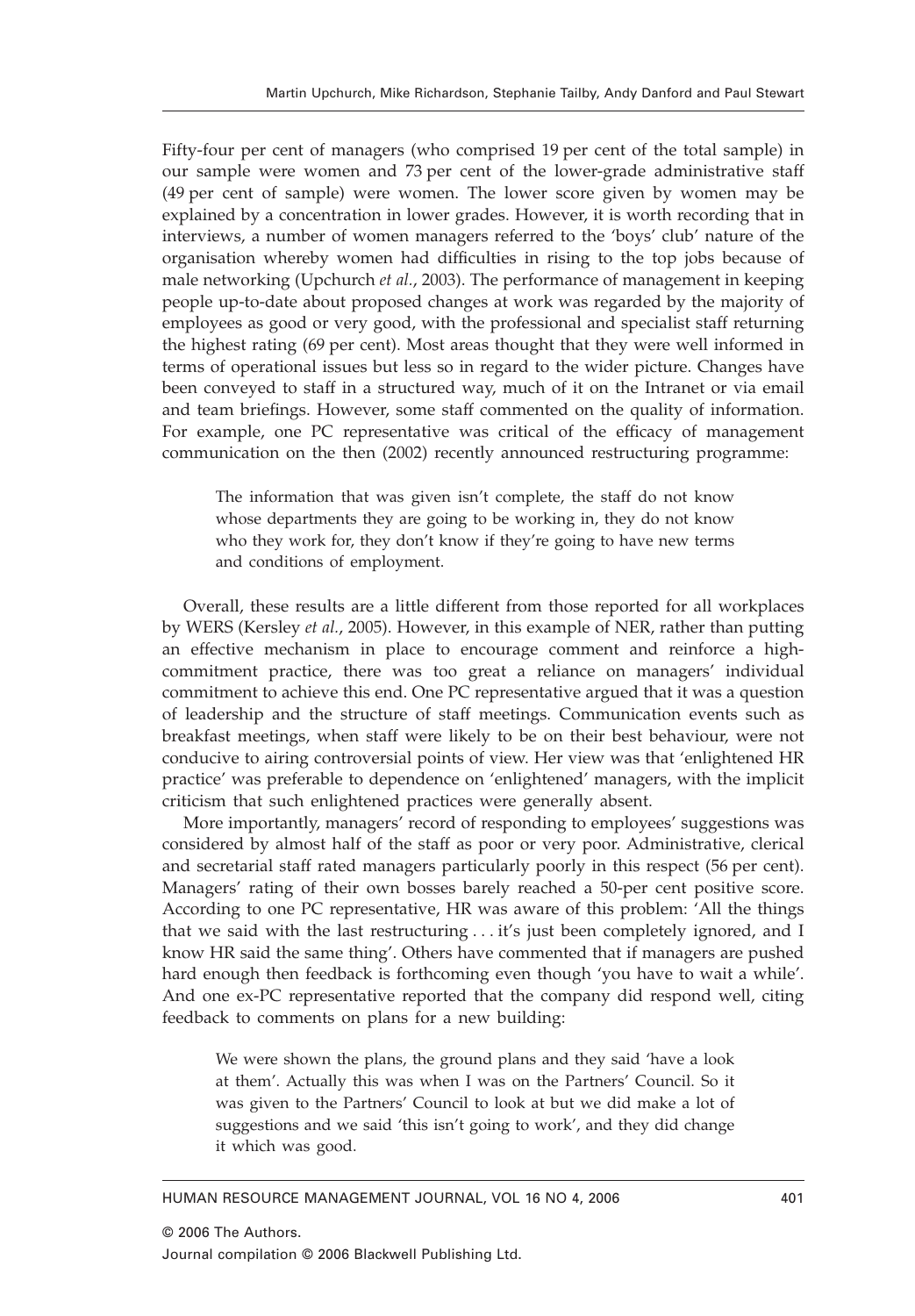Responses from some PC representatives such as the one previously quoted and managers suggest that a meaningful exchange of information does feature between some PCs and management, particularly with regard to integrative issues. But as the results in Table 2 indicate, many employees are either unaware of this exchange or feel detached from the process. This is despite the high awareness of the PC and the high recognition of PC representatives by employees.

When substantive and distributive issues are examined, the weakness of the PC as an agent of employee voice is exposed. The degree to which participative rights were given to employees is a strategic question for the management. Releasing more power to the PC was a sensitive issue within the managerial hierarchy, reflecting both division of opinion and concern over the degree to which the PC should be maintained as an informative/consultative rather than a negotiative body. One manager who was clearly uncomfortable about the extent to which employees should have an influence was concerned about 'economy with the truth' coming out of PC minutes. He thought that at least one PC representative had 'their own agenda' and remarked that he disliked the term 'employee rights' because of its connotations; 'sounds a bit too unionised'. Another manager commented:

I think people believe consultation is about collaboration in terms of what you can actually redesign.... People enter into consultation believing they can put things back to where they started and that's unfortunately not the way it is. So people have a cynical view on consultation in that actually 'you're just consulting us because you have to consult with us'.

Table 3 records employees' responses to how often they felt they were asked their views on a range of concerns of a substantive nature. It would be expected that if the partnership approach was an active process of employee involvement then there would be positive feelings from employees that they are listened to and that managers actively solicit views. However, as Table 3 shows, there were strong negative rather than positive feelings expressed about managers' willingness to take note of employee concerns, especially when it came to substantive issues such as pay.

In regard to seeking employees' views on staffing including redundancy, a high proportion of staff apart from managers reported that they were hardly ever or never approached for their views. The picture in regard to changes to working practices was seemingly quite positive. A majority (66 per cent) specified that managers, sometimes or frequently, asked for their views. Administrators, clerical and secretarial staff, however, were evenly divided over this issue. The interview data suggest that the situation concerning consultation over changes to working practices is complex. One response reveals again that there is a distinction between how managers and employees interpret consultation:

There's a restructure happening and we have no involvement in what the new jobs look like. . . . You can discuss it, but they won't consult us. . . . I think that's quite annoying because your future is being shaped in the room and you're not even allowed say what you think, what it should look like or what this job really is and you're the person who does it but you've got a manager who is making all these decisions.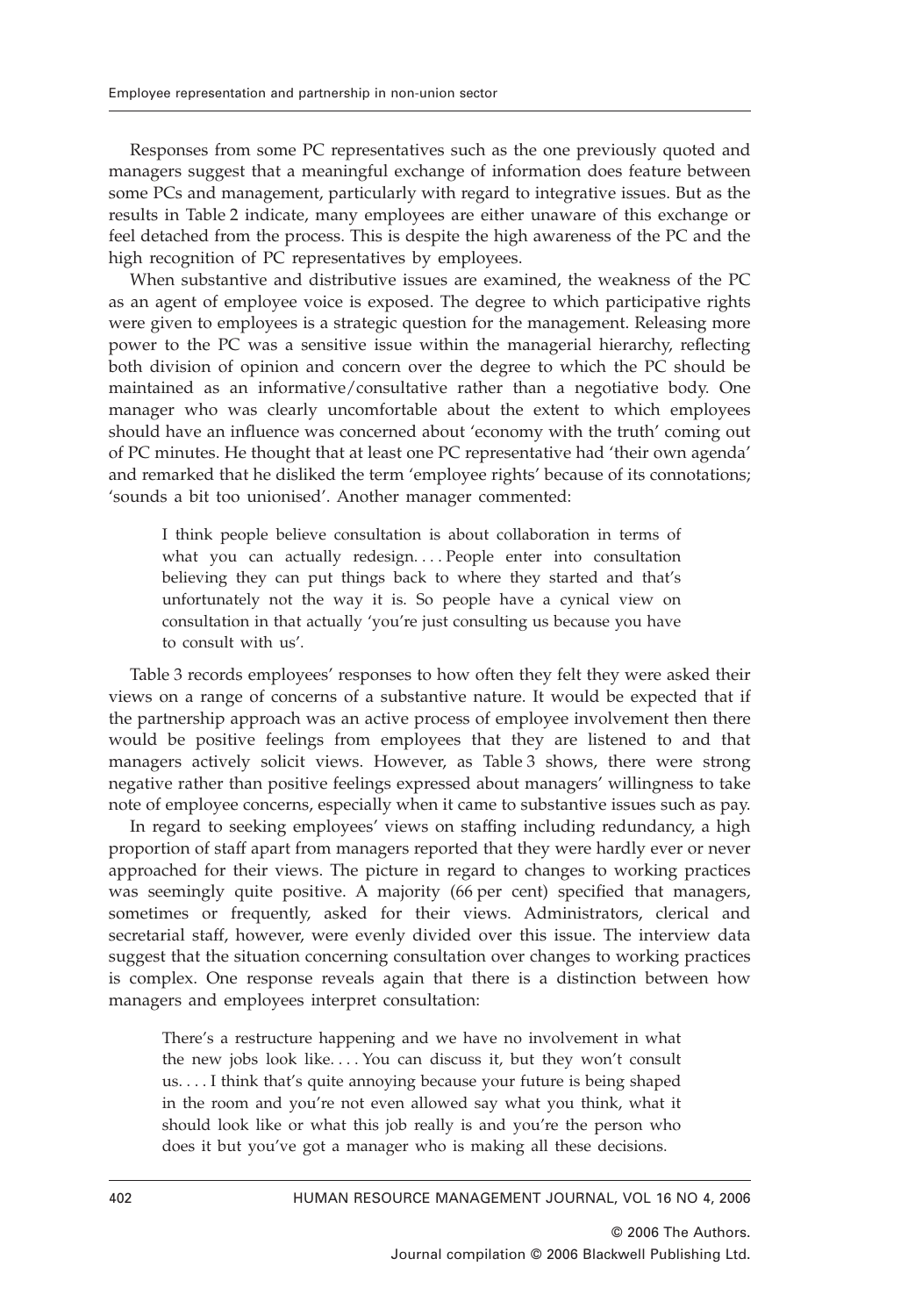| Occupational group                    | Frequently<br>(%) | <b>Sometimes</b><br>(%) | Hardly<br>ever $\left(\frac{0}{0}\right)$ | Never<br>(%) |  |
|---------------------------------------|-------------------|-------------------------|-------------------------------------------|--------------|--|
| Staffing issues, including redundancy |                   |                         |                                           |              |  |
| All respondents                       | 7                 | 24                      | 38                                        | 31           |  |
| Manager                               | 12                | 46                      | 17                                        | 25           |  |
| Professional specialist               | $\overline{4}$    | 24                      | 55                                        | 17           |  |
| Technical                             | 10                | 20                      | 10                                        | 60           |  |
| Administrators,                       | 6                 | 16                      | 42                                        | 36           |  |
| clerical, secretarial                 |                   |                         |                                           |              |  |
| and others                            |                   |                         |                                           |              |  |
| Changes to work practices             |                   |                         |                                           |              |  |
| All respondents                       | 14                | 52                      | 24                                        | 10           |  |
| Manager                               | 25                | 50                      | 17                                        | 8            |  |
| Professional specialist               | 7                 | 76                      | 14                                        | 3            |  |
| Technical                             | 10                | 80                      | $\Omega$                                  | $\Omega$     |  |
| Administrators,                       | 14                | 37                      | 36                                        | 13           |  |
| clerical, secretarial                 |                   |                         |                                           |              |  |
| and others                            |                   |                         |                                           |              |  |
| Pay issues                            |                   |                         |                                           |              |  |
| All respondents                       | 6                 | 19                      | 48                                        | 27           |  |
| Manager                               | 17                | 16                      | 42                                        | 25           |  |
| Professional specialist               | $\Omega$          | 24                      | 48                                        | 28           |  |
| Technical                             | $\Omega$          | 20                      | 50                                        | 30           |  |
| Administrators,                       | 5                 | 16                      | 51                                        | 28           |  |
| clerical, secretarial                 |                   |                         |                                           |              |  |
| and others                            |                   |                         |                                           |              |  |

**TABLE 3** *Employees' response to how often managers ask for their views on different employment issues, by occupational group, n* = *128*

This suggests that employees feel marginalised when it comes to reformulating or redesigning jobs. But no doubt managers feel that they are always happy to discuss the issues and, where viable, implement changes to working practices suggested by employees. The different positions held by managers and employees in regard to the scale and scope of employee involvement was a manifestation of the conflicting perceptions of the meaning involved in words such as consultation and discussion, which we suggest is a process dilemma of the partnership framework.

FinanceCo perceive pay as subject to discussion between the individual and the appropriate manager. Only a quarter of the respondents indicated that they were frequently or sometimes asked for their views on pay. Managers were the most likely group to be consulted, but among them, two-thirds indicated that they were hardly ever or never approached on pay issues. It is clear from the interview data that pay was considered as a source of grievance and dissatisfaction. Pay is a complex issue in the organisation, with individual performance targets linked to broad banding developed from the Hay job evaluation and then overlaid with business division and occupational bonuses associated with *Sharing in Success*. This complexity is likely to have two by-products. First is a potential lack of transparency within the

HUMAN RESOURCE MANAGEMENT JOURNAL, VOL 16 NO 4, 2006 403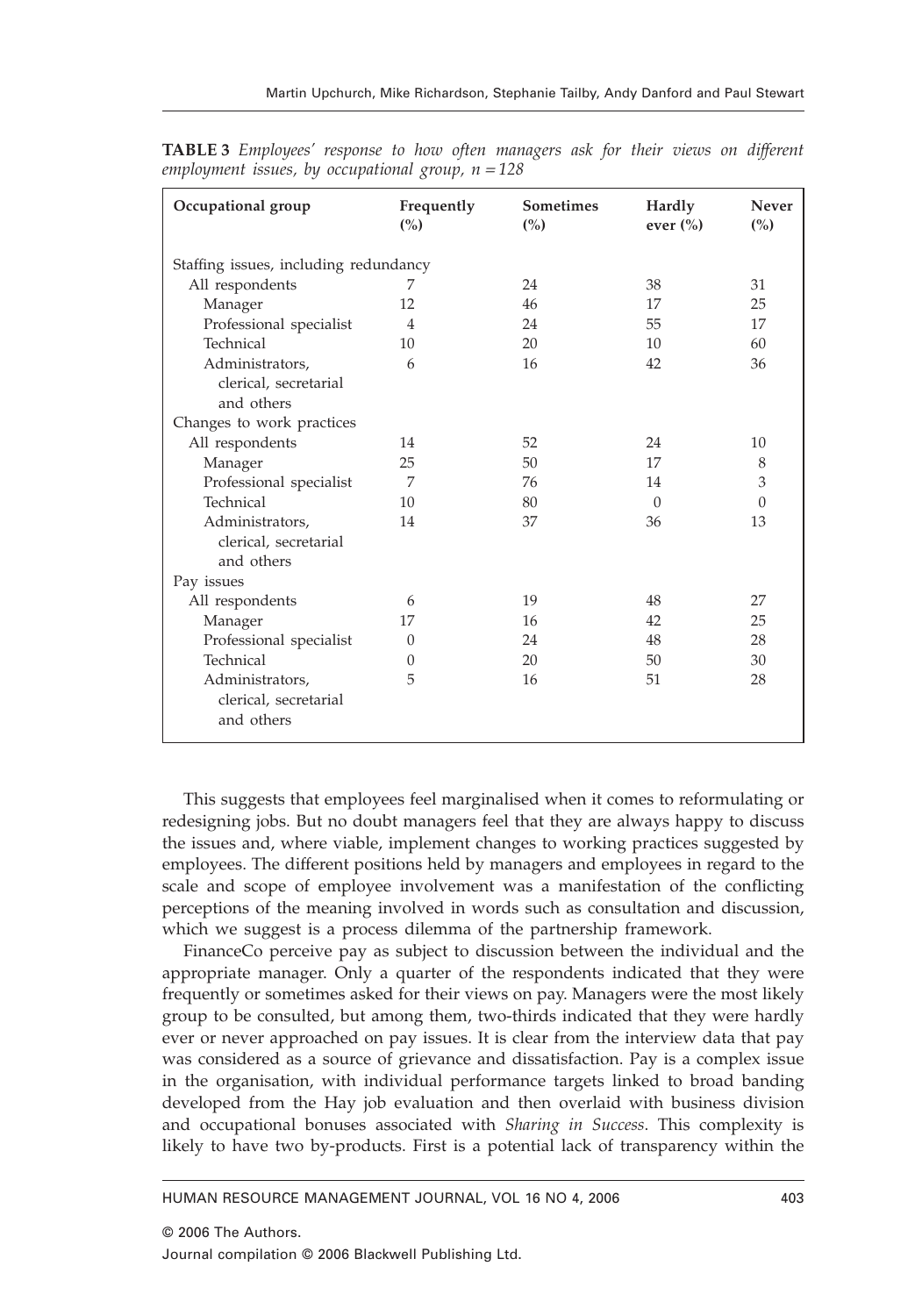organisation as the peer knowledge of others' pay is obscured. The second natural comparator made by individuals is the relationship of their own pay with that perceived for equivalent jobs outside. Within this mix of comparisons, the individual will develop a sense of fairness or unfairness, which can sometimes be contradictory in its motivational effects. *Sharing in Success* proved to be the most contentious source of complaint, and the sense of grievance over the unfair distribution came at a series of presentations by senior management to the PC. The average management bonus was in double figures while staff bonuses varied from nothing to a single figure amount. The management reasoning for the inequity was based on the stated premise that the management 'bore all the risk' in the organisation. After the presentation was made, there was uproar within the PC, with reports from representatives that if 'a union had been standing outside the gates now they would get busloads of members'. While PC representatives were given the opportunity to complain about the unequal distribution of the bonus, there was no provision for negotiation or review. The PC was effectively used by management to release information, with the secondary aim of allowing the PC representatives to 'let off steam' but at the same time offer some legitimation to the process of consultation and, by implication, to uphold management prerogative.

#### **WHY THE LACK OF EFFECTIVE VOICE?**

The preceding section leads us to believe that in this case study, the mix of NER and partnership had proved relatively ineffective for employee voice. But was this a result of partnership, non-union representation, or both? To probe further, we tested employees' views on how their voice might be better considered. Did the PC need more independence from management, or would they consider trade union representation, for example, to be a more effective conduit? Our survey also asked staff whether or not the PC was good at communicating with members and took notice of members' complaints. On these latter questions, there was a very positive response with 80 and 86 per cent responding positively for each question, respectively. When asked if the PC was taken seriously by management and if the PC made a difference to working life in the organisation, positive responses fell to 48 and 36 per cent, respectively. The drop in response rate would indicate problems of effectiveness of the PC but does not tell us if a trade union would be any more effective. Table 4 provides more illuminating evidence on the reasons for the dissatisfaction with the PC's effectiveness.

What should be noted about the results is that there was no question about trade unions and representation in terms of pay. This question was not asked at the insistence of FinanceCo for the reason that pay is non-negotiable within the organisation apart from on individual appeal. For the same reason, only 10 per cent of respondents would use the PC to gain a pay increase, preferring mostly to go direct to their line manager. A different picture emerges in respect to representation concerning grievance and discipline. Respondents were divided over whether they preferred to represent themselves, opt for PC, or trade union representation, with highest numbers preferring self-representation. This reflects a polarisation between collectivist and individualist approaches to personal survival and progress within the organisation. Some gender differences were apparent. In regard to work-related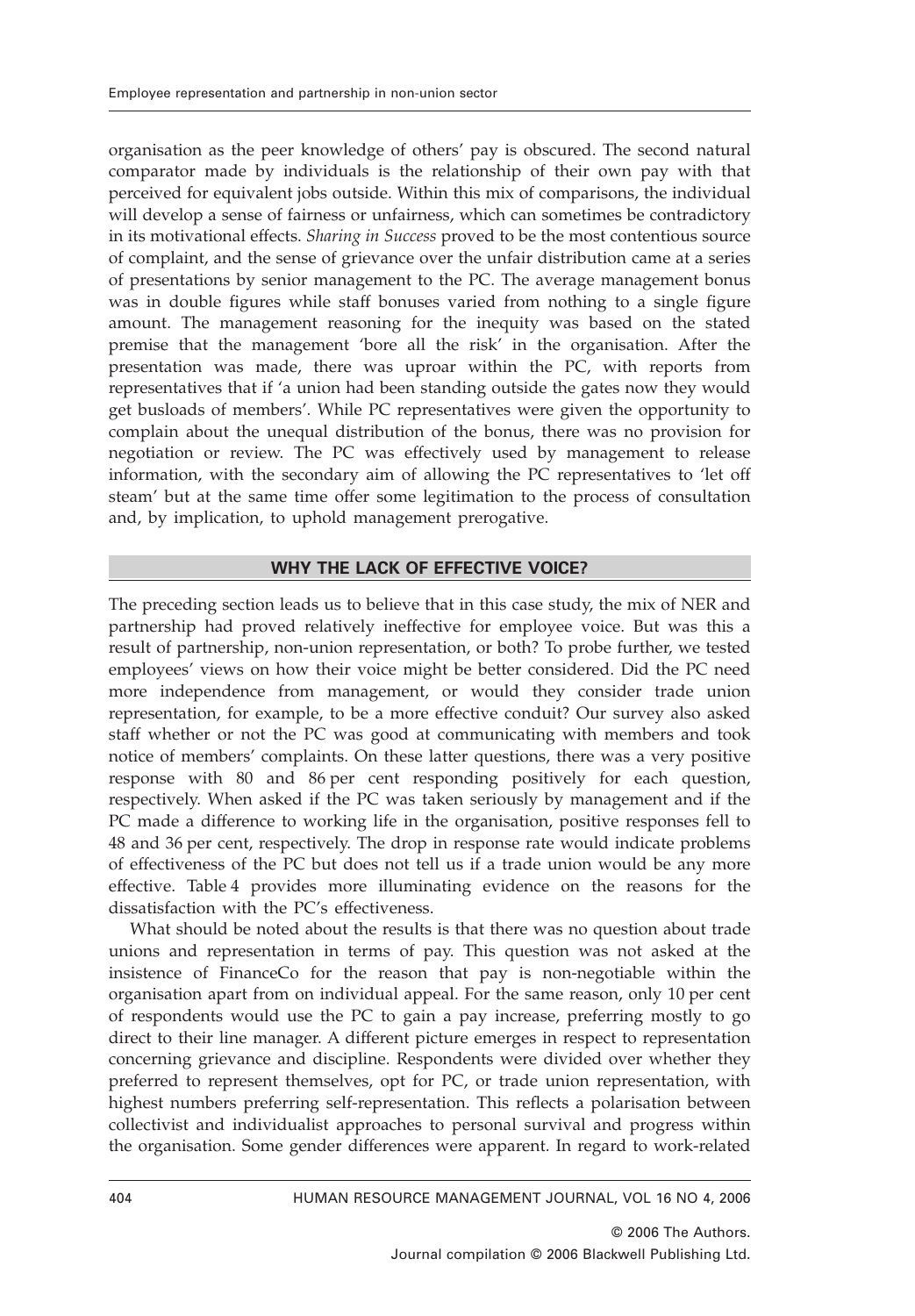| Occupational group                                                               | Myself $(\%)$ PC $(\%)$ |           | Line manager $(\%)$ | Undecided (%) |  |  |  |
|----------------------------------------------------------------------------------|-------------------------|-----------|---------------------|---------------|--|--|--|
| Who do you think would best represent you if you want to gain a pay increase?    |                         |           |                     |               |  |  |  |
| All respondents                                                                  | 33                      | 10        | 49                  | 8             |  |  |  |
| Manager                                                                          | 33                      | 17        | 42                  | 8             |  |  |  |
| Professional specialist                                                          | 38                      | 10        | 42                  | 10            |  |  |  |
| Technical                                                                        | 40                      | 10        | 50                  | $\Omega$      |  |  |  |
| Administrators,                                                                  | 29                      | 7         | 56                  | 8             |  |  |  |
| clerical, secretarial<br>and others                                              |                         |           |                     |               |  |  |  |
|                                                                                  |                         |           |                     |               |  |  |  |
|                                                                                  | <b>Myself</b>           | <b>PC</b> | Trade union         | Undecided     |  |  |  |
| Who do you think would best represent you if you have a work-related grievance?  |                         |           |                     |               |  |  |  |
| All respondents                                                                  | 43                      | 29        | 14                  | 14            |  |  |  |
| Manager                                                                          | 38                      | 29        | 8                   | 25            |  |  |  |
| Professional specialist                                                          | 48                      | 21        | 21                  | 10            |  |  |  |
| Technical                                                                        | 50                      | 40        | $\Omega$            | 10            |  |  |  |
| Administrators,                                                                  | 41                      | 31        | 15                  | 13            |  |  |  |
| clerical, secretarial                                                            |                         |           |                     |               |  |  |  |
| and others                                                                       |                         |           |                     |               |  |  |  |
| Who do you think would best represent you if a manager wanted to discipline you? |                         |           |                     |               |  |  |  |
| All respondents                                                                  | 38                      | 29        | 15                  | 18            |  |  |  |
| Manager                                                                          | 27                      | 36        | 14                  | 23            |  |  |  |
| Professional specialist                                                          | 43                      | 21        | 21                  | 15            |  |  |  |
| Technical                                                                        | 44                      | 44        | $\Omega$            | 12            |  |  |  |
| Administrators,                                                                  | 38                      | 29        | 15                  | 18            |  |  |  |
| clerical, secretarial                                                            |                         |           |                     |               |  |  |  |
| and others                                                                       |                         |           |                     |               |  |  |  |
|                                                                                  |                         |           |                     |               |  |  |  |
| PC = Partners' Council                                                           |                         |           |                     |               |  |  |  |

**TABLE 4** *Partners' Council and representation by occupation, n* = *128*

grievance (36 per cent) and discipline (29 per cent), women were less likely to favour self-representation than men (56 and 57 per cent). According to one PC representative:

The constituents have got this feeling which I've got to try and get out of their systems, that if they raise issues then it might become a black mark for them with the line managers, or if the problem is going to go to a committee meeting and talk about an issue that I've raised, 'will he discuss my name'?

The management domination of the PC as representatives posed problems for the effectiveness of the PC in representing lower-grade staff. Employees who raise grievances or seek representation over disciplinary matters will often find other managers representing them. One respondent noted that 'I don't know anybody that

HUMAN RESOURCE MANAGEMENT JOURNAL, VOL 16 NO 4, 2006 405

Journal compilation © 2006 Blackwell Publishing Ltd.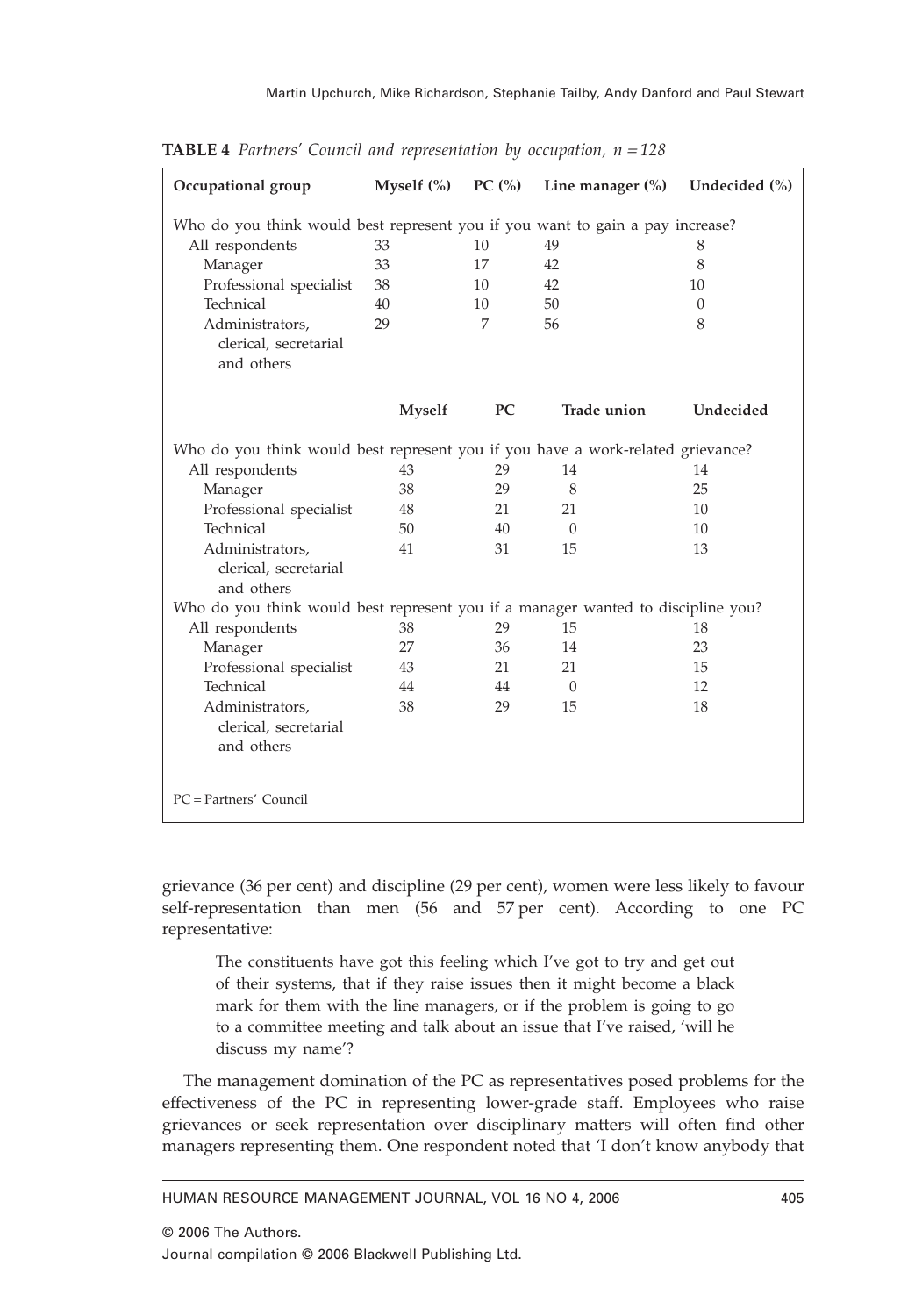isn't management that is in it [PC] really'. Thus, employees face a second dilemma. Can PC representatives who are also managers fully represent employee interests? Will managers' allegiance to the organisation mar their PC representative role?

In fact, the management dominance of the PC came through in a number of ways. First, senior HR management had control over who was 'allowed' to stand for election to the full-time chair of the PC; second, senior management controlled the taking and publication of minutes; third, the emphasis of the PC was on information giving and minimal consultation rather than on negotiation; and finally, management staff dominated the representative structure of the PC. In addition, evidence from interviews would seem to confirm that such an approach was part of a conscious management strategy to neutralise the PC as an effective vehicle of employee voice. Rather, the PC was seen as a transmission belt of the management message, and representatives were expected to be lubricators of the management imperative. A mortgage specialist was particularly blunt about what she thought of the PC – 'bloody waste of time'! – on further probing, she added:

Because it's [PC] not independent, because it is run by their own management, people won't really say 'this isn't fair' or 'this isn't right'. Nobody's got the guts to say because it's in-house.

In reality, the strategic role of the PC was more nuanced, and some managers expressed their views of the role of the PC in a more complex fashion. These managers implied that PCs should be integrated into the business and used as a mechanism to legitimise the decision-making process and the direction of company policy by bringing employees or at least their PC representatives onside. This was often expressed in terms of having PC representatives that have a 'balanced view and opinion'; as one manager said: 'On the basis I believe I've got someone there who you know is balanced I think [PCs] can work very well'. Paradoxically, the message coming from the executive level of the organisation is for employees to have a greater say in the organisation even to the extent of consulting 'about the pay and pay rounds', but not negotiation. 'But at the moment you don't even get consultation'. A comment on this subject from another manager suggests that the important contribution PCs can make is to create a more pluralist environment to reconcile any areas of conflicting interests: 'The senior management need someone to push against, as opposed to actually having it all their own way'.

Such views and opinions from management and staff support the view that partnership in FinanceCo was in essence a process whereby management imperative sought legitimation through a consensus-based framework. Concerns about lack of effectiveness focused primarily on the substantive issue of pay where employees perceived that union representation might outperform NER.

#### **DISCUSSION: THE 'PARADOX OF INTENTION'**

We have sought in this article to explore the effectiveness of non-union employee representation in progressing employee voice in an explicit 'partnership' organisation. From an employers' perspective, partnership has two major objectives. First is to harness employee creativity through commitment and motivation engendered by techniques of employee involvement and participation. This is the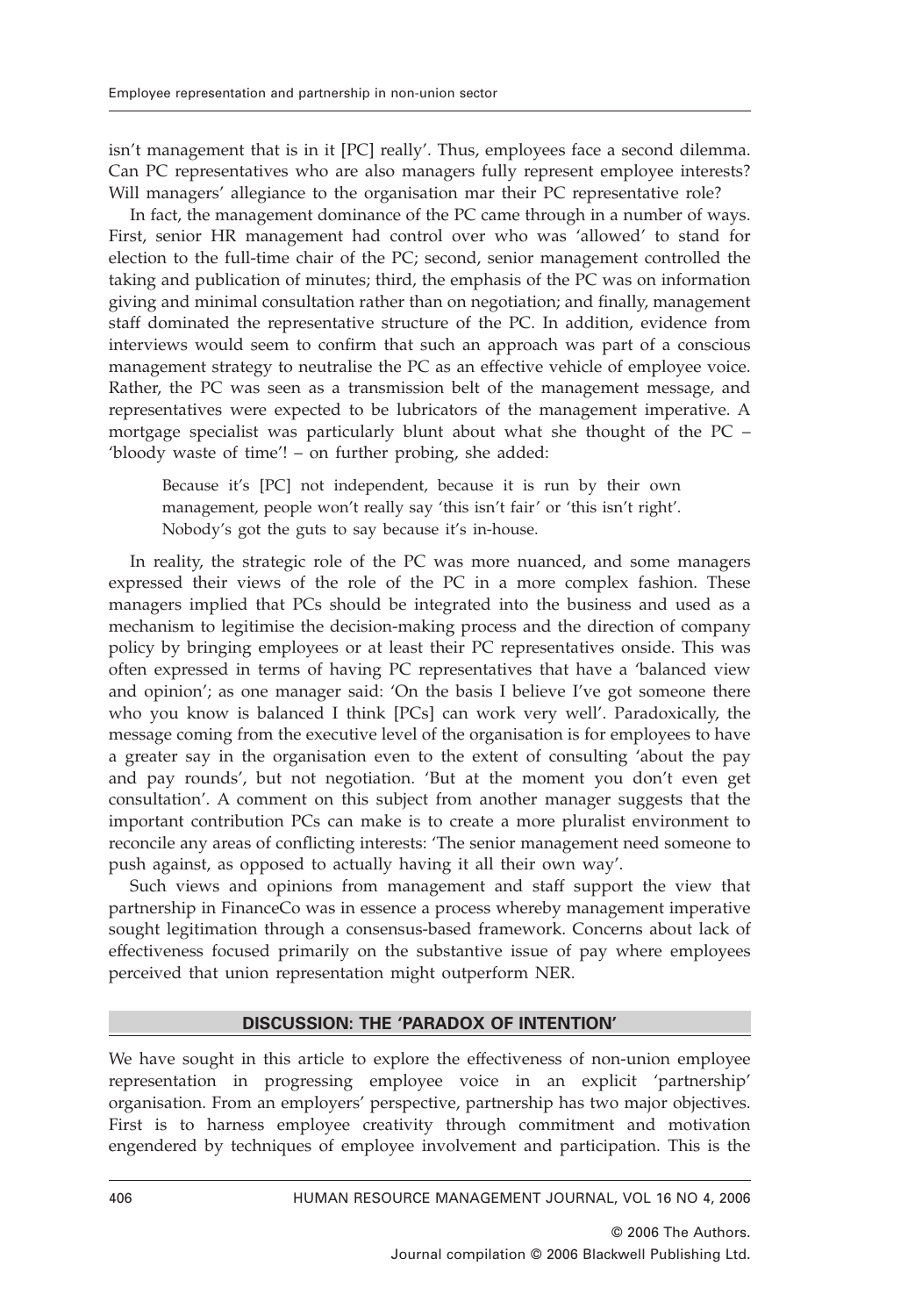stated objective of government organisations such as the Involvement and Participation Association, CBI and CIPD, as well as the British TUC. It provides the rationale for the benefits of the high-performance workplace and the 'win-win' scenario whereby organisational productivity improves and employees experience an enhanced job satisfaction and security in return. Associated with such a partnership approach is the desire for transparency of information, a mutual respect for different interests and a focus on improving the quality of working life. A second reason for partnership for the employer is the desire to provide a micro-institutional avenue for employee voice and dissent that does not threaten managements' prerogative on the introduction of change and which acts as an alternative to potentially threatening adversarial or conflictual models. Ackers (2002) attempts to define this approach as a neo-pluralist one as a replacement for traditional but outdated pluralist adversarialism in a new age of risk and uncertainty. Critics, however, argue that such a partnership approach, when used as an employee relations strategy, is reminiscent of the collaborationist 'business unionism', which emerged in the UK in the 1980s (Kelly, 1996; McIlroy, 1998). In the context of FinanceCo, the fact that non-union employee representation was constructed to express a collective employee voice also raised the question of whether or not the employer was consciously adopting a union substitution strategy. In addition, we argue that our case study is of contemporary importance both because of the implicit commitment of the government to a 'multi-channel' model of industrial relations in Britain and because of the Information and Consultation Regulations.

Our study finds that there were limits to the amount of involvement and influence in the organisation flowing from a contradictory position of management compared to non-management grades. Although much information was provided by managers on workplace change, there was a marked unwillingness of managers to act on employees' concerns at the effects of these changes. Employee voice, expressed as the ability of employees to persuade and invoke change, was subsequently constrained. In this respect, employee involvement was prioritised by management in its negative rather than positive sense and was used, as Ramsay (1996) has suggested in other cases, to shape employees' attitudes so that employees are more likely to accept change as the imposition of management will rather than through their own independent will. Neither has partnership been used to develop a real and equal dialogue about key aspects of the business. The PC had been constructed by management as the formal expression of non-union workplace partnership, but in reality, the PC is an ineffective agent of collective employee voice because of its dependent nature, its management dominance and its inability to move beyond the most basic consultative mechanisms. The evidence here would support Freeman and Medoff's (1984: 108) original contention that an effective worker voice requires that '. . . management give up power and accept a dual authority channel... (but) if management gives up power it creates the genuine seeds of unions; if it doesn't, employee representation plans may be mere window dressing'. To a certain extent, the unwillingness to release power may be historically determined by the employee relations tradition in the building society industry whereby non-unionism has been *de rigueur*. It may also be a product of the rule- and procedure-bound environment in financial institutions where bad decisions can cost money and where the industry is subject to the scrutiny of external regulation. Despite these caveats, it remains the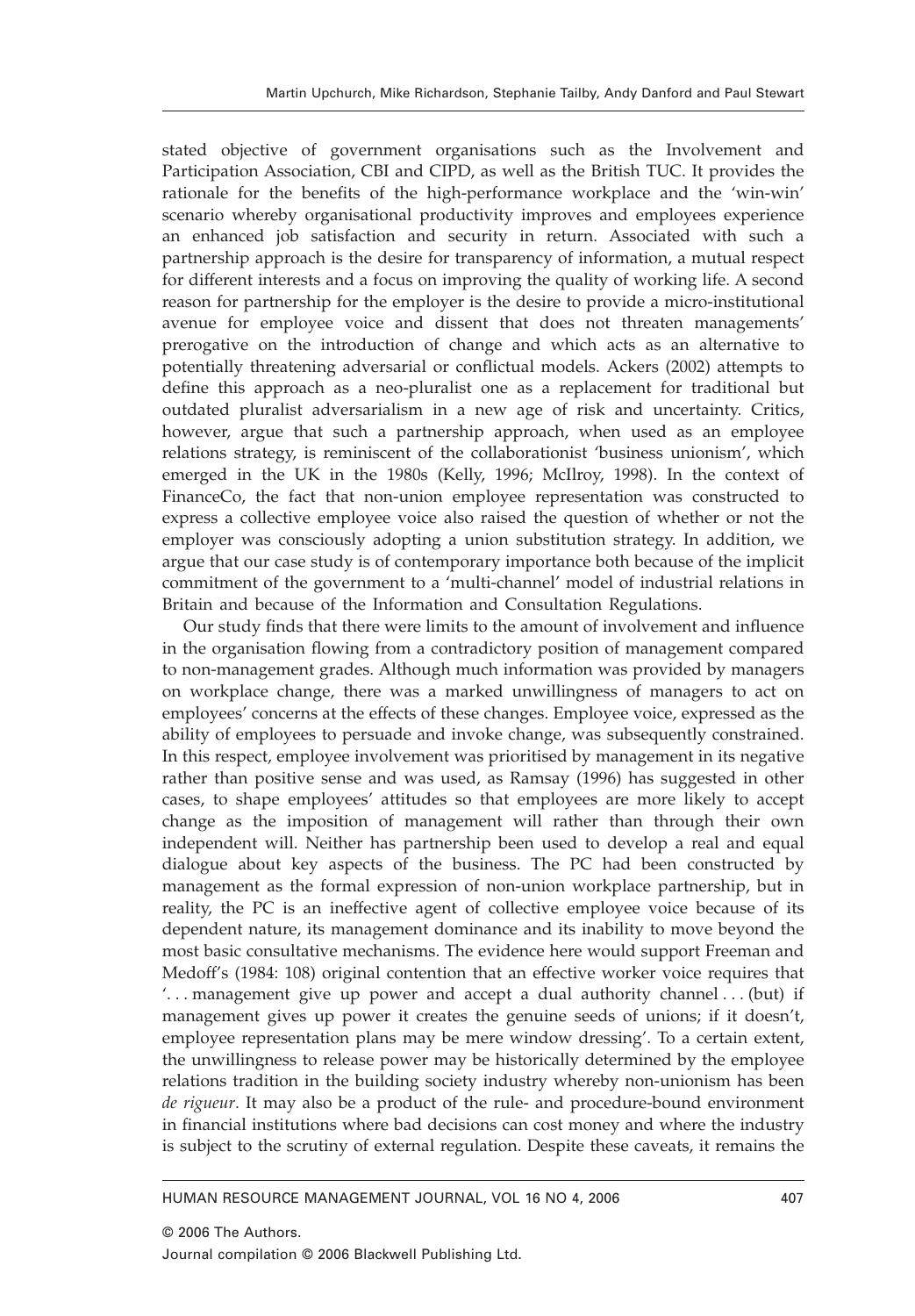case that management has a strategic choice over its employee relations regime, and the choice made by management has severely constrained the options for real employee involvement and participatory working. We detected some discomfort within management over such a choice. Ironically, partnership is presented as a progressive way forward for employees in the organisation with an enhanced democracy within the workplace. But instead, the actuality of the partnership strategy both confirms and consolidates existing power discrepancies and presents only a façade of economic democracy in the process. Rather than developing mutual gains, partnership in our case study acts instead as a conduit for employer agendas (*cf.* Heckscher, 1996). As such, this case study of NER-based partnership suffers from our 'paradox of intention' and becomes the reverse mirror of its own ambitions, reflecting the very opposite of its claimed intent.

To meet the terms of 'independence' specified in the Information and Consultation of Employees Regulations 2004, it is likely that some of the less democratic practices (such as elections for lead positions) highlighted in FinanceCo could be challenged. However, even with the Regulations, the weak consultative nature of the PC would remain. We would argue that both the *mechanism* and *process* of employee voice in such forms of NER are embedded, and it is from this embeddedness that the paradox of intention arises. Given the drift towards non-union forms of employee representation in the UK, such a conclusion has a significance for policy and practice and suggests that further efforts at institutional enforcement of employee voice will be required if the goal of high performance is to be achieved.

#### **Notes**

- 1. Measured on five items, workplaces with 25 or more employees.
- 2. ESRC Award Number L212252096.
- 3. [www.statistics.gov.uk](http://www.statistics.gov.uk)

4. Labour Force Survey. There are considerable variations in regional trade union density in the sector, with a density of 57.7 per cent in the North-East of England (highest) compared with the 15.2 per cent in London (lowest). The South-West, where most of the case study employees are located, recorded a density of 31.0 per cent (Department of Trade and Industry (DTI), 2003).

#### **REFERENCES**

- Ackers, P. (2002). 'Reframing employment relations: the case for neo-pluralism'. *Industrial Relations Journal,* 33: 1, 2–19.
- Ackers, P., Marchington, M., Wilkinson, A. and Dundon, T. (2005). 'Partnership and voice, with or without trade unions: changing UK management approaches to organizational participation', in M. Martinez Lucio and M. Stuart (eds), *Partnership and Modernisation in Employment Relations*, London: Palgrave, pp. 23–45.
- Bryson, A. (2000). *Have British Workers Lost Their Voice, or Have They Gained a New One?*, PSI Research Discussion Paper 2, London: Policy Studies Institute.
- Chartered Institute of Personnel and Development (CIPD) (2001). *Management Choice and Employee Voice*, London: CIPD.
- Cressey, P. and Scott, P. (1992). 'Employment technology and industrial relations in clearing banks – is the honeymoon over?'. *New Technology, Work and Employment,* 7: 2, 83–94.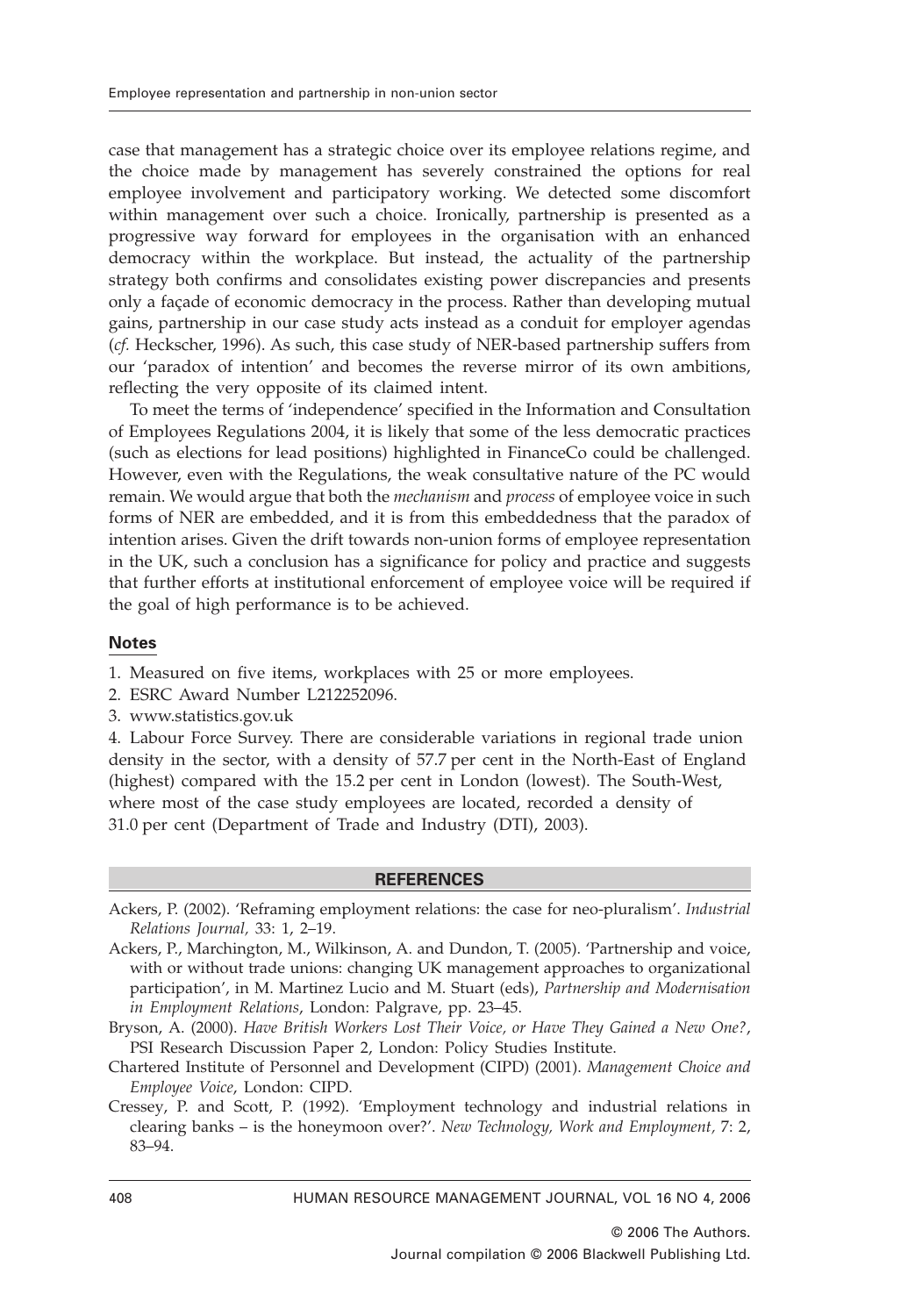- Danford, A., Richardson, M. and Upchurch, M. (2003). *New Unions, New Workplaces: a Study of Union Resilience in the Restructured Workplace*, London: Routledge.
- Department of Trade and Industry (DTI) (2002). *High Performance Workplaces the Role of Employee Involvement in a Modern Economy*, London: DTI.
- Department of Trade and Industry (DTI) (2003). *Trade Union Membership*, Office for National Statistics, London: DTI.
- Dietz, G., Cullen, J. and Coad, A. (2005). 'Can there be non-union forms of workplace partnership?'. *Employee Relations,* 27: 3, 289–306.
- Dundon, T. and Rollinson, D. (2004). *Employment Relations in Non-union Firms*, London: Routledge.
- Freeman, R. and Medoff, J. (1984). *What Do Unions Do?*, New York: Basic Books.
- Gall, G. (1999). 'Union resilience in a cold climate: the case of the UK banking industry', in M. Upchurch (ed.), *The State and Globalisation: Comparative Studies of Labour and Capital in National Economies*, London: Mansell.
- Gall, G. (2000). 'From adversarialism to partnership? Trade unionism and industrial relations in the banking sector in the UK'. *Employee Relations,* 23: 4, 353–375.
- Gollan, P. (2000). 'Non-union forms of employee representation in the United Kingdom and Australia', in B.E. Kaufman and D.G. Taras (eds), *Non-union Employee Representation: History, Contemporary Practice, and Policy*, New York: M.E. Sharpe, pp. 410–449.
- Gollan, P. (2005). 'Silent voices: representation at the Eurotunnel call centre'. *Employee Relations,* 34: 4, 423–450.
- Gospel, H. and Willman, P. (2003). 'Dilemmas in worker representation', in H. Gospel and S. Wood (eds), *Representing Workers*, London: Routledge, pp. 144–165.
- Greenfield, P. and Pleasure, R. (1993). 'Representatives of their own choosing: finding workers' voice in the legitimacy and power of the unions', in B. Kaufman and M. Kleiner (eds), *Employee Representation: Alternatives and Future Direction*, Madison, WI: Industrial Relations Research Association.
- Guest, D. and Hoque, K. (1994). 'The good, the bad, and the ugly: employment relations in new non-union workplaces'. *Human Resource Management Journal,* 5: 1, 1–14.
- Hasluck, C. (1999). *Employment Prospects and Skill Needs in the Banking, Finance and Insurance Sector*, DfEE Skills Task Force, Research Group, Paper 9.
- Heckscher, C. (1996). *The New Unionism: Employee Involvement in the Changing Corporation*, Ithaca, NY: ILR Press.
- Hirschman, A.O. (1970). *Exit, Voice and Loyalty: Responses to Decline in Firms, Organisations, and States*, Cambridge, MA: Harvard University Press.
- Hyman, R. (2005). 'Whose (social) partnership', in M. Stuart and M. Martinez Lucio (eds), *Partnership and Modernisation in Employment Relations*, London: Palgrave, pp. 251–265.
- Kelly, J. (1996). 'Union militancy and social partnership', in P. Ackers, C. Smith and P. Smith (eds), *The New Workplace and Trade Unionism*, London: Routledge, pp. 77–109.
- Kersley, B., Alpin, C., Forth, J., Bryson, A., Bewley, H., Dix, G. and Oxenbridge, S. (2005). *Inside the Workplace: First Findings from the 2004 Workplace Employment Relations Survey* (WERS 2004), London: DTI.
- Kochan, T., Katz, H. and McKersie, R. (1986). *The Transformation of American Industrial Relations*, New York: Basic Books.
- Kristensen, J.E. (2001). 'Corporate social responsibility and new forms of social partnerships', in C. Kjægaard and S.-Å. Westphalen (eds), *From Collective Bargaining to Social Partnerships: New Roles for the Social Partners in Europe*, Copenhagen: The Copenhagen Centre, pp. 21–38.
- Lloyd, C. (2001). 'What do employee councils do? The impact of non-union forms of representation on trade union organisation'. *Industrial Relations Journal,* 32: 4, 313–327.